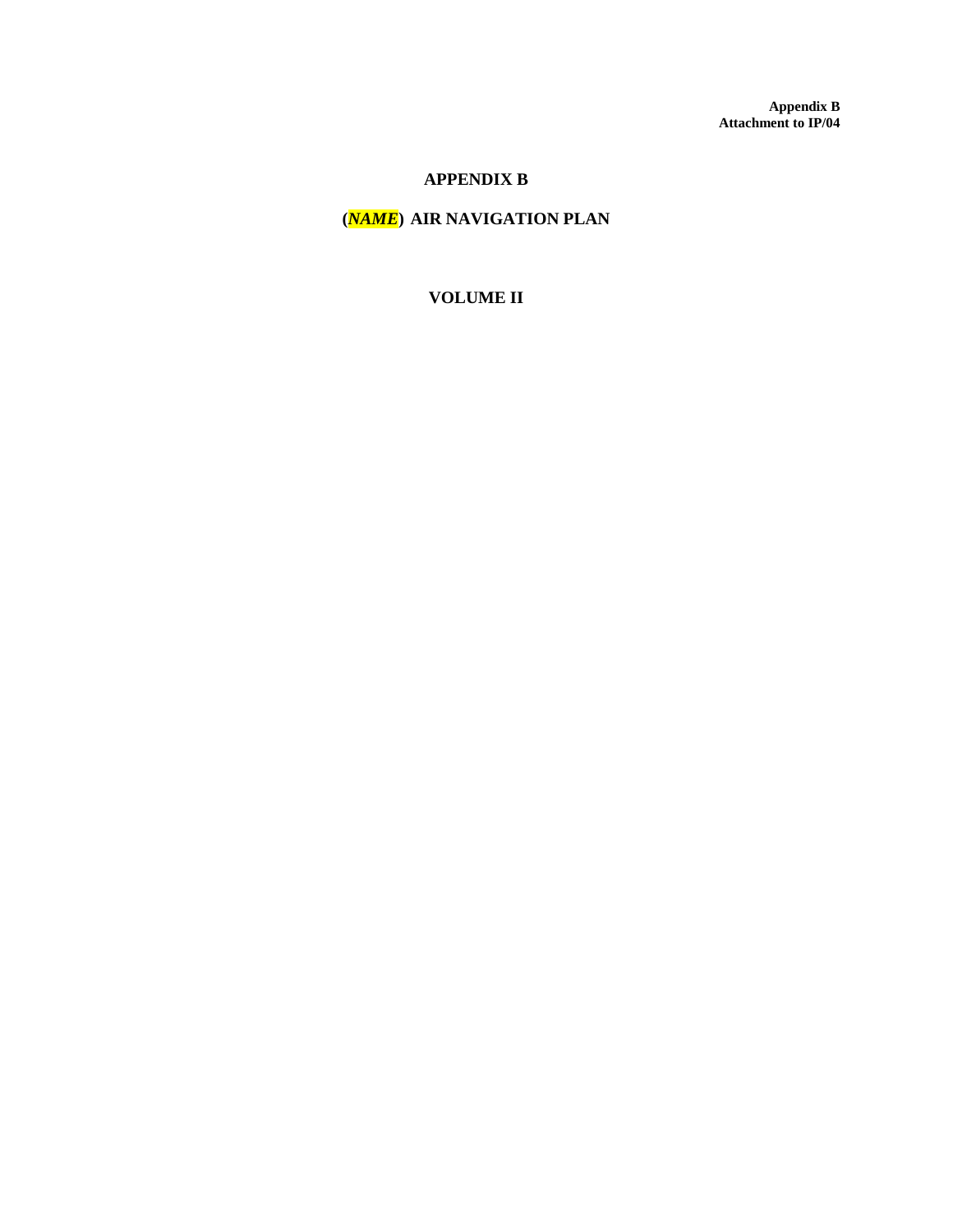**(***NAME***) AIR NAVIGATION PLAN**

**VOLUME II**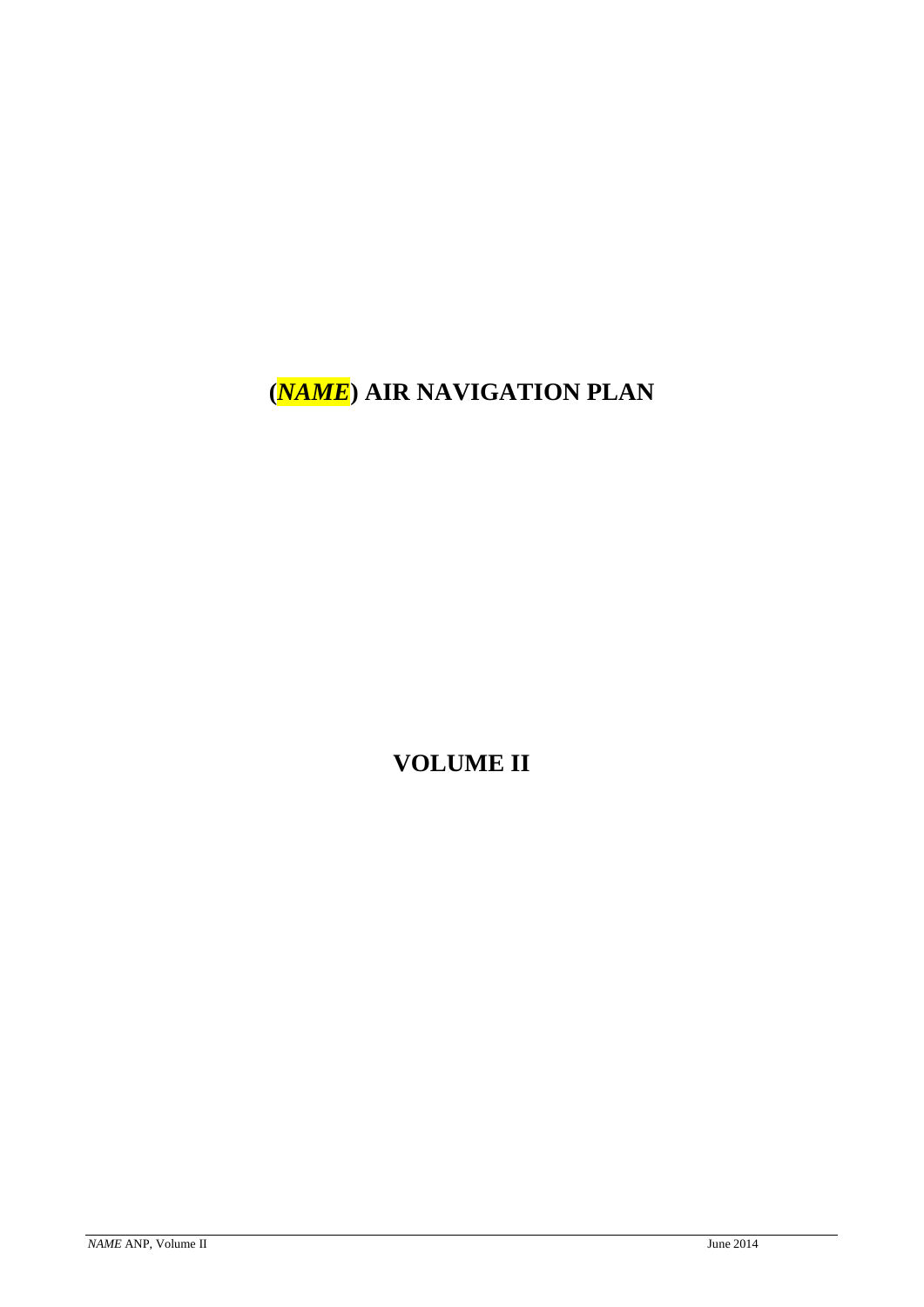#### **TABLE OF CONTENTS**

| Table GEN II-1 — Homogeneous areas and major traffic flows identified in the Region                                                                  |
|------------------------------------------------------------------------------------------------------------------------------------------------------|
|                                                                                                                                                      |
| <b>General Regional Requirements</b>                                                                                                                 |
| Table AOP II-1 — Requirements and capacity assessment in international aerodromes in the<br>Region                                                   |
| <b>Specific Regional Requirements</b>                                                                                                                |
|                                                                                                                                                      |
| <b>General Regional Requirements</b>                                                                                                                 |
| Table CNS II-1 - AFTN Plan                                                                                                                           |
| Table CNS II-2 — Required ATN Infrastructure Routing Plan                                                                                            |
| Table CNS II-3 - ATS Direct Speech Circuits Plan                                                                                                     |
| Table CNS II-4 — HF Network designators applicable for the Region                                                                                    |
| <b>Specific Regional Requirements</b>                                                                                                                |
|                                                                                                                                                      |
| <b>General Regional Requirements</b>                                                                                                                 |
| <b>Specific Regional Requirements</b>                                                                                                                |
|                                                                                                                                                      |
| <b>General Regional Requirements</b>                                                                                                                 |
| Table MET II-1 — Meteorological watch offices [former 1B]                                                                                            |
| Table MET II-2 — Aerodrome meteorological offices [former 1A]                                                                                        |
| Table MET II-3 — VHF VOLMET broadcast [former Table ATS 2]                                                                                           |
|                                                                                                                                                      |
|                                                                                                                                                      |
| <b>General Regional Requirements</b>                                                                                                                 |
| Table SAR II-1 — Rescue Coordination Centres (RCCs) and Rescue Sub-centres (RSCs) in the<br>Region                                                   |
| Chart SAR II-1 — Rescue Coordination Centres (RCCs) and Rescue Sub-Centres (RSCs) for<br>the $(NAME) Region(s)$                                      |
| <b>Specific Regional Requirements</b>                                                                                                                |
|                                                                                                                                                      |
| <b>General Regional Requirements</b>                                                                                                                 |
| Table AIM II-1 - Responsibility for the provision of AIS/AIM Facilities and Services in the<br>Region                                                |
| Table AIM II-2 - Production responsibility for sheets of the World Aeronautical Chart — ICAO<br>1: 1 000 000 or Aeronautical Chart - ICAO 1: 500 000 |
| Specific Regional Requirements                                                                                                                       |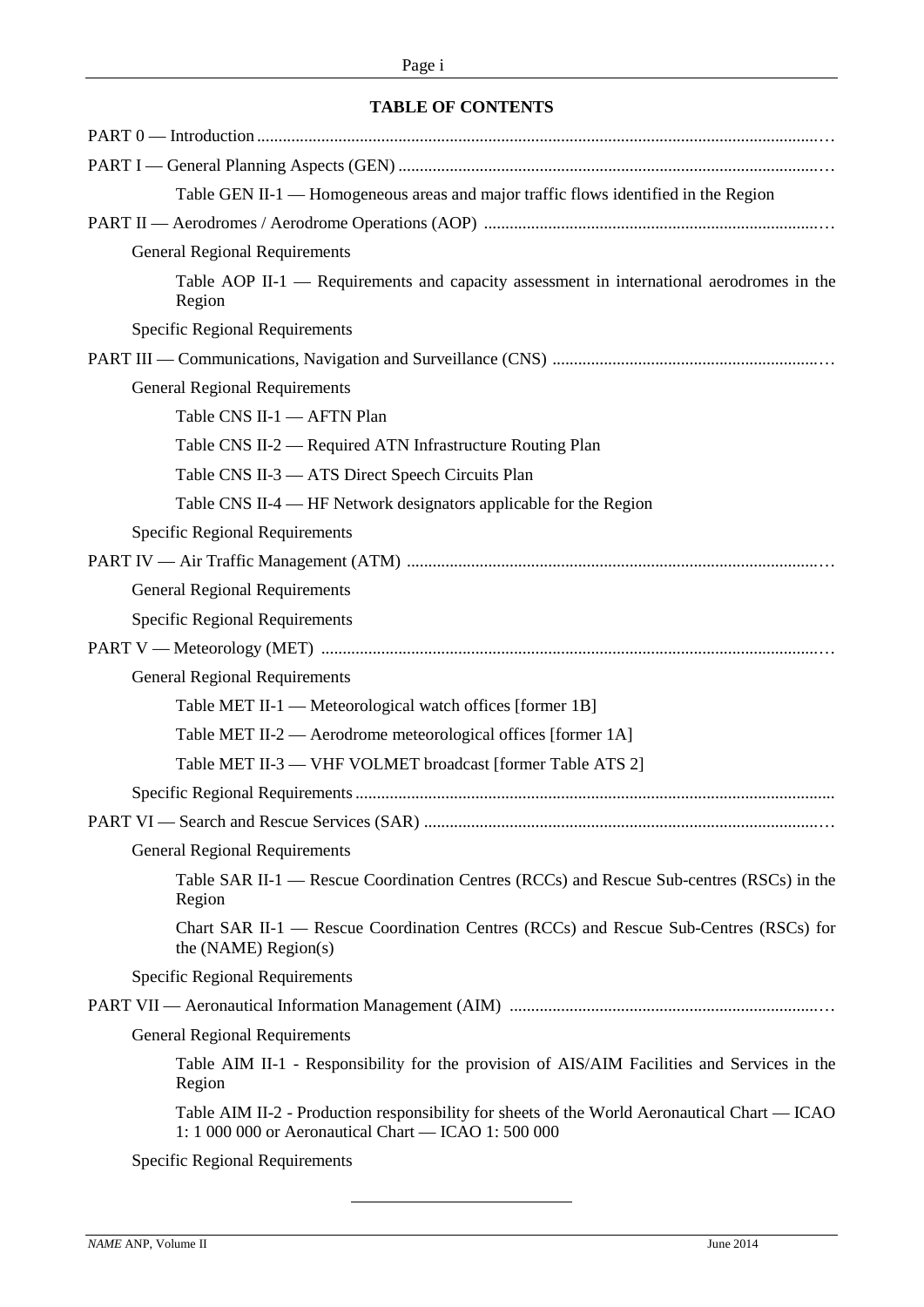#### **(***NAME***) ANP, VOLUME II PART 0 – INTRODUCTION**

#### **1. GENERAL**

1.1 The background to the publication of ANPs in three volumes is explained in the Introduction in Volume I. The procedure for amendment of Volume II is also described in Volume I.

1.2 Volume II contains dynamic plan elements related to:

- a) the assignment of responsibilities to States for the provision of aerodrome and air navigation facilities and services; and
- b) the mandatory requirements related to aerodrome and air navigation facilities and services to be implemented by States in accordance with regional air navigation agreements.

1.3 Volume II does not list all facilities in the region(s) but only those required for international civil aviation operations in accordance with regional air navigation agreements. A regional air navigation agreement indicates a commitment on the part of the State(s) concerned to implement the requirement(s) specified. Documents from the Integrated Aeronautical Information Package and other publications should be consulted for information on additional facilities and for operational information in general. Detailed guidance material or concepts, complementary to the material in Volumes I, II and III are contained in documents that are referenced as **(***NAME***)** Documents.

#### **2. MANAGEMENT OF REGIONAL AIR NAVIGATION PLANS**

2.1 The elements in Volume II are reviewed by the (*NAME of PIRG)* in accordance with its schedule of meetings, in consultation with provider and user States, and with the assistance of the ICAO **(***NAME***)** Regional Office(s).

2.2 The information on States' facilities and services included in Volume II, should be updated following the process of regional air navigation agreements.

2.3 The development and maintenance of region-specific documents that provide detailed guidance material or concepts that are complementary to the material in Volumes I, II and III is the responsibility of the (*NAME of PIRG)*.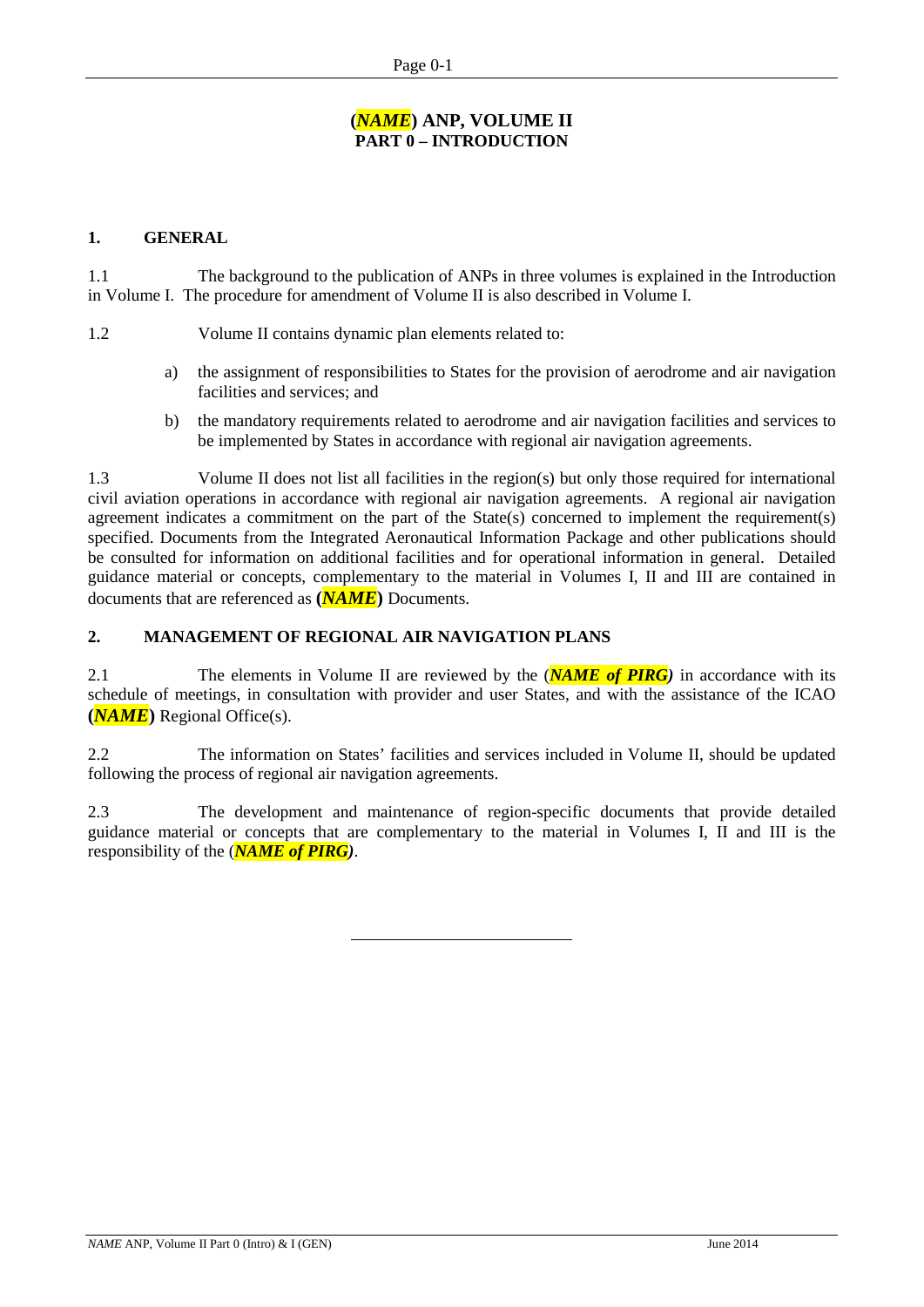# **(***NAME***) ANP, VOLUME II**

#### **PART I – GENERAL PLANNING ASPECTS (GEN)**

#### 1. **INTRODUCTION**

1.1. The material in this part of Volume II of ANP is applicable to one or more parts of the ANP. It should be taken into consideration in the overall planning process for the (*NAME*) Region(s).

#### 2. **GENERAL REGIONAL REQUIREMENTS**

2.1. To facilitate air navigation systems planning and implementation, homogenous ATM areas and/or major traffic flows/routing areas have been defined for the Region(s). While these areas of routing do not encompass all movements in the Region(s), they include the major routes. This includes the domestic flights in that particular area of routing.

#### *Homogeneous ATM area*

2.2. A homogeneous ATM area is an airspace with a common ATM interest, based on similar characteristics of traffic density, complexity, air navigation system infrastructure requirements or other specified considerations. In such an ATM area a common detailed plan will foster the implementation of interoperable ATM systems. Homogeneous ATM areas may extend over States, specific portions of States, or groupings of States. They may also extend over large oceanic and continental areas. They are considered areas of shared interest and requirements.

2.3. The method of identifying homogeneous ATM areas involves consideration of the varying degrees of complexity and diversity of the worldwide air navigation infrastructure. Based on these considerations, planning could best be achieved at the global level if it was organized based on ATM areas of common requirements and interest, taking into account traffic density and the level of sophistication required.

#### *Major traffic flows/routing areas*

2.4. A major traffic flow refers to a concentration of significant volumes of air traffic on the same or proximate flight trajectories. Major traffic flows may cross several homogeneous ATM areas with different characteristics.

2.5. A routing area encompasses one or more major traffic flows, defined for the purpose of developing a detailed plan for the implementation of ATM systems and procedures. A routing area may cross several homogeneous ATM areas with different characteristics. A routing area specifies common interests and requirements of underlying homogeneous areas, for which a detailed plan for the implementation of ATM systems and procedures either for airspace or aircraft will be specified.

2.6. The homogeneous ATM areas and major traffic flows/routing areas identified are given in **Table GEN II-1**.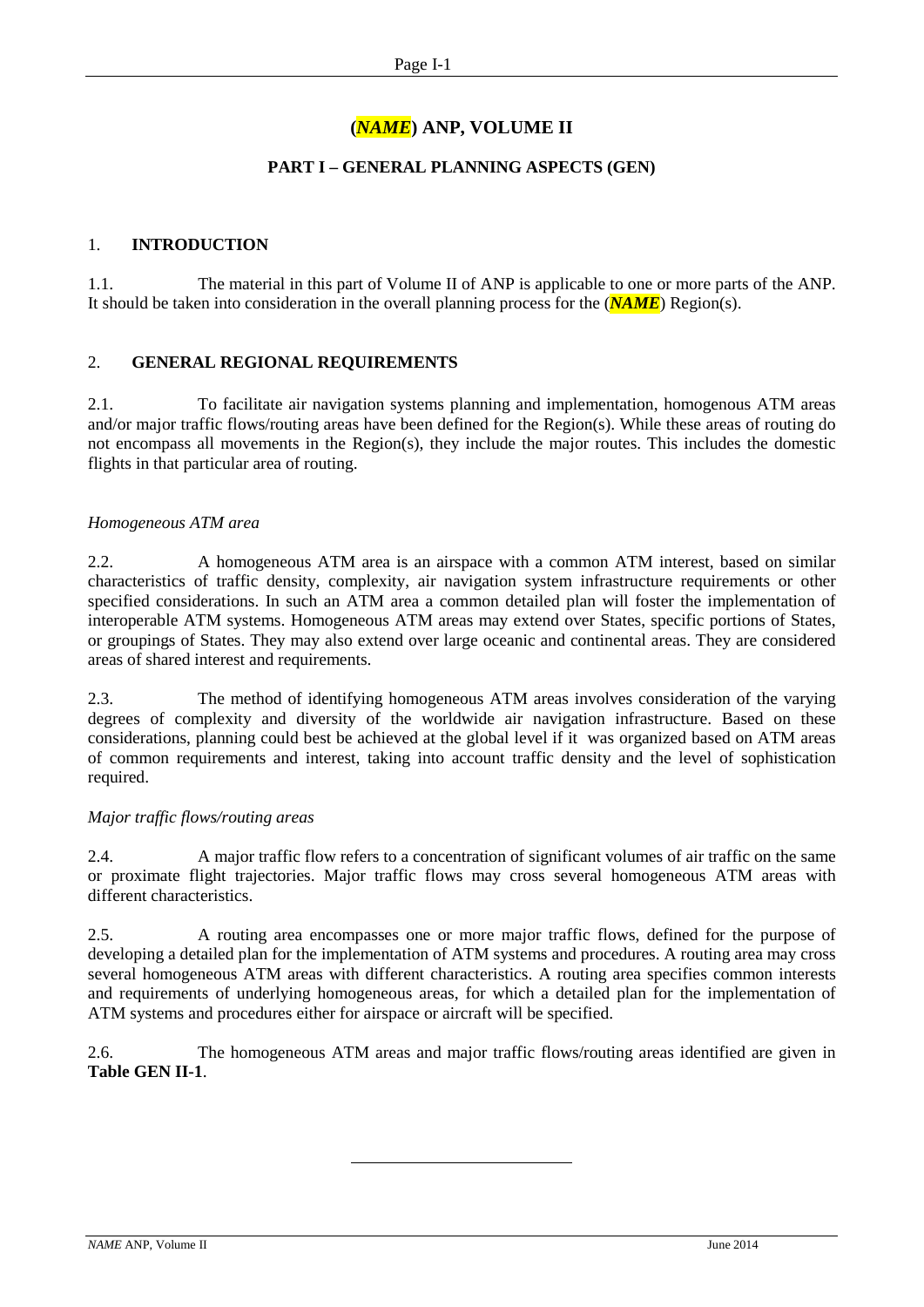#### **TABLE GEN II-1 - HOMOGENEOUS ATM AREAS AND/OR MAJOR TRAFFIC FLOWS IDENTIFIED IN THE (***NAME***) REGION(S)**

#### EXPLANATION OF TABLE

| Column |                      |                                                              |
|--------|----------------------|--------------------------------------------------------------|
|        |                      |                                                              |
|        | Area of routing (AR) | Sequential number of area of routing                         |
|        | Homogeneous<br>Areas | Brief description and/or name                                |
|        | and/or Traffic flows |                                                              |
|        | FIRs involved        | List of FIRs concerned                                       |
| 4      | Type of area covered | Brief description of type of area, examples:                 |
|        |                      | Oceanic or Continental                                       |
|        |                      | High or low density                                          |
|        |                      | Oceanic en-route or Continental en-route                     |
|        | <b>Remarks</b>       | Homogeneous ATM Area and/or Major Traffic Flow and Region(s) |
|        |                      | concerned                                                    |

| Area of routing<br>(AR) | <b>Homogeneous Areas</b><br>and/or Traffic flows | <b>FIRs</b> involved | Type of area<br>covered | <b>Remarks</b> |
|-------------------------|--------------------------------------------------|----------------------|-------------------------|----------------|
|                         |                                                  |                      |                         |                |
|                         |                                                  |                      |                         |                |

\_\_\_\_\_\_\_\_\_\_\_\_\_\_\_\_\_\_\_\_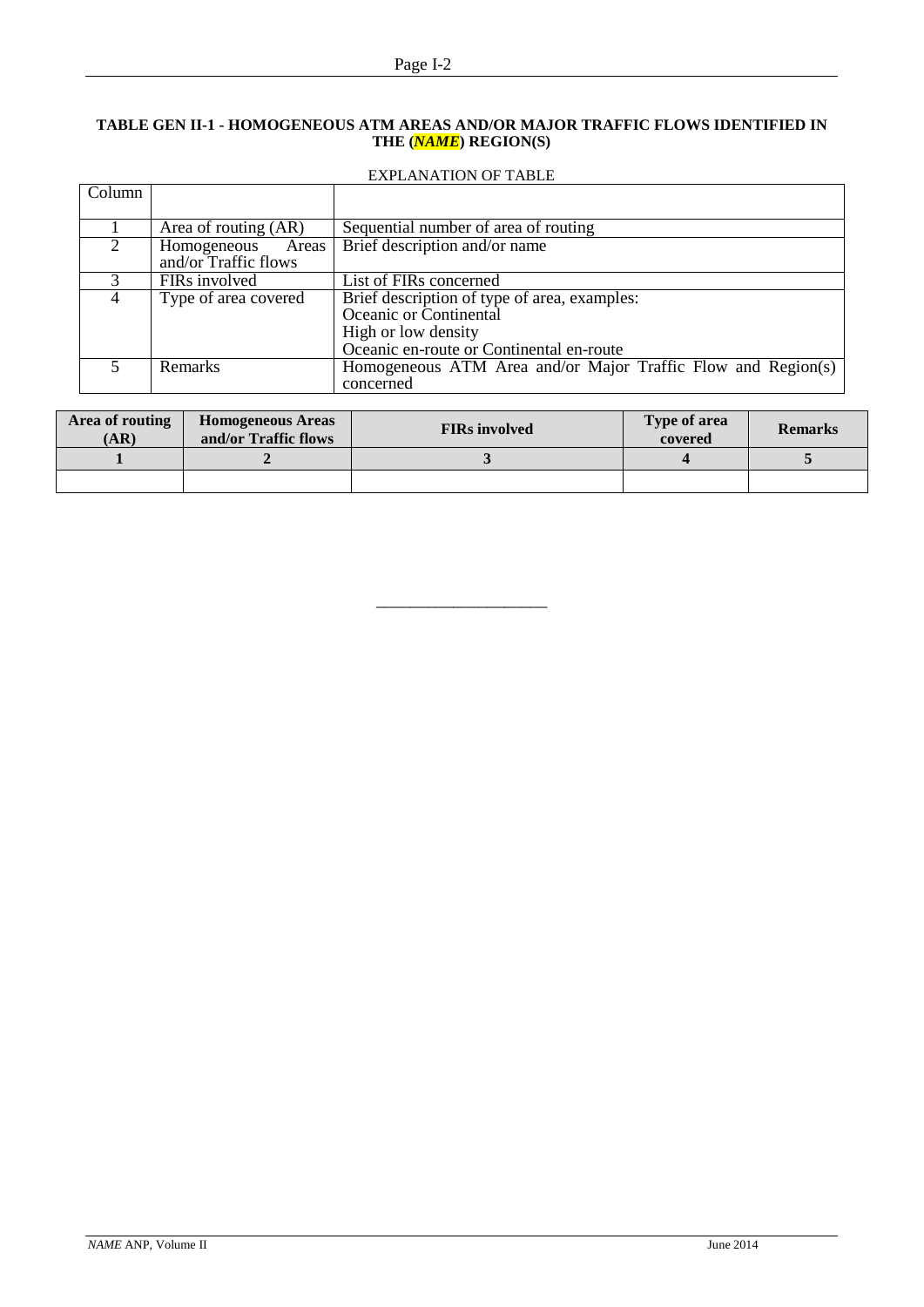# **(***NAME***) ANP, VOLUME II**

## **PART II – AERODROMES / AERODROME OPERATIONS (AOP)**

#### **1. INTRODUCTION**

1.1 This part of the (*NAME*) ANP, Volume II, complements the provisions in ICAO SARPs and PANS related to aerodrome design and operations (AOP). It contains dynamic plan elements related to the assignment of responsibilities to States for the provision of AOP facilities and services within a specified area in accordance with Article 28 of the *Convention on International Civil Aviation* (Doc 7300); and mandatory requirements related to AOP facilities and services to be implemented by States in accordance with regional air navigation agreements. Such agreement indicates a commitment on the part of the State(s) concerned to implement the requirement(s) specified.

#### **2. GENERAL REGIONAL REQUIREMENTS**

2.1 **Table AOP II-1** contains the list of facilities and services to be provided by the State concerned at each aerodrome that is listed in **Table AOP I-1** in Volume I. Table AOP II-1 shows the operational requirements at each aerodrome to be considered in planning the facilities and services for safe and efficient aircraft operations.

#### *Visual aids for low visibility aerodrome operations*

2.2 At aerodromes where there is a requirement to conduct low visibility operations, the appropriate visual and non-visual aids should be provided.

#### *Non-precision approach aids*

2.3 Where required by the topographic and/or environmental situation of an aerodrome, improved track guidance during departure and/or approach by specific non-visual and/or visual aids should be provided even if such aids would not normally be required in accordance with the SARPs.

#### *Reduced runway declared distances for take-off*

*Note. — In the following operational requirements the term "intersection" is used to cover both intersection and junction concepts.*

2.4 The reduced runway declared distances for take-off, as for those used for full runway declared distances, should consist of take-off run available (TORA), take-off distance available (TODA) and accelerate-stop distance available (ASDA).

2.5 The datum-line from which the reduced runway declared distances for take-off should be determined is defined by the intersection of the downwind edge of the specific taxiway with the runway edge. The loss, if any, of runway length due to alignment of the aircraft prior to take-off should be taken into account by the operators for the calculation of the aircraft's take-off weight.

2.6 Intersections used as intermediate take-off positions should be identified by the "taxiway designator" to which the datum-line of the associated reduced runway declared distance for take-off refers.

2.7 At each international aerodrome, specific minima visibility for take-off should be established, regulating the use of intersection take-off positions. These minima should permit the appropriate ATC unit to maintain a permanent surveillance of the ground movement operations, and the flight crews to constantly secure their position on the manoeuvring area, so as to exclude any potential risk of confusion as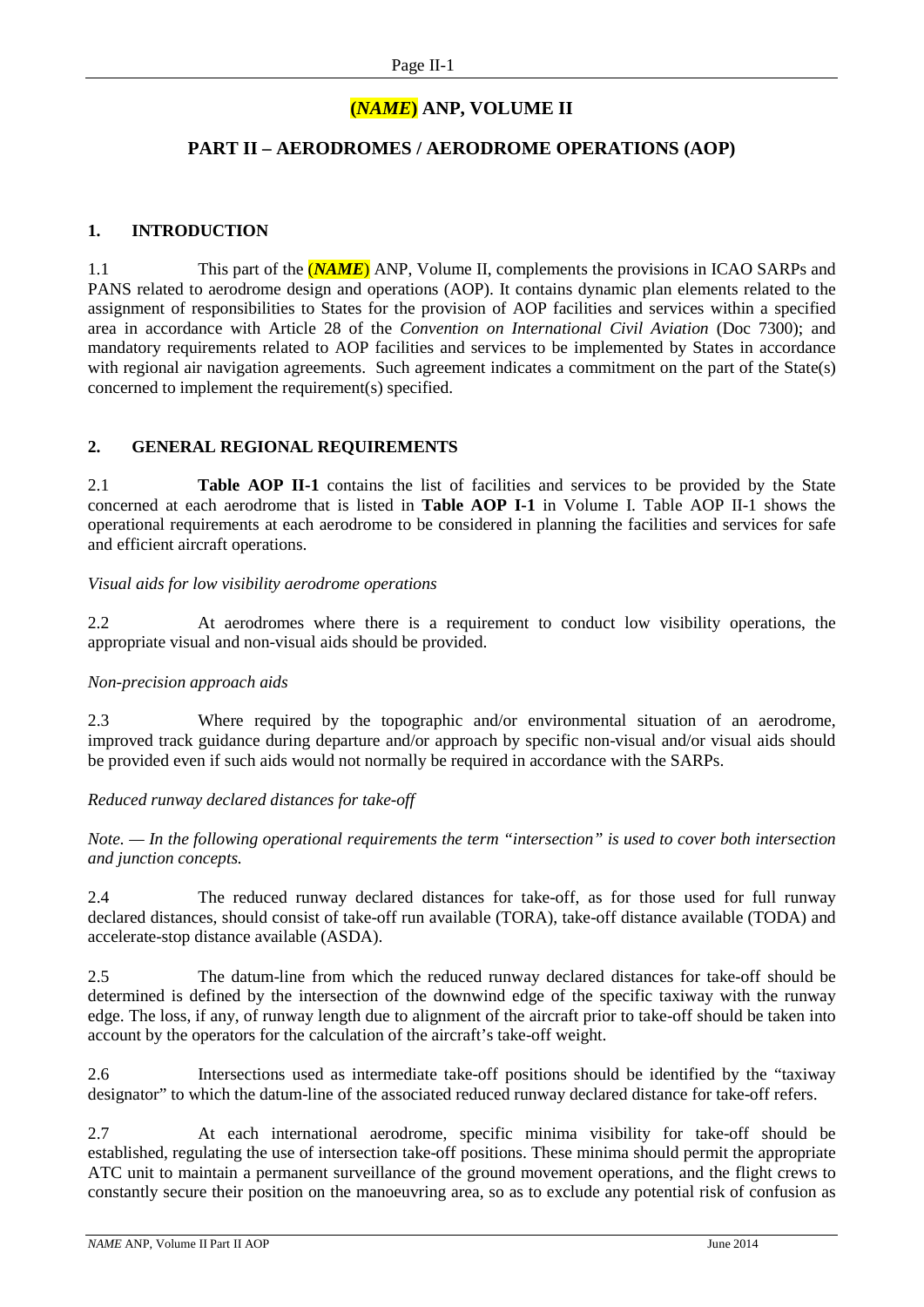to the identification of the aircraft and intersections used for take-off. The minima should be consistent with the surface movement guidance and control system (SMGCS) provided at the aerodrome concerned.

2.8 The provision of marking and lighting aids together with signs should ensure the safe control and guidance of aircraft towards and at take-off intersections appropriate to the minima visibility criteria retained. At the runway holding position of the associated intersection take-off position, such signs should indicate the runway heading and the remaining TORA in metres.

2.9 At aerodromes regularly used by international commercial air transport, take-offs from runway/taxiway intersections may be justified for the following reasons:

- a) runway capacity improvement;
- b) taxi routes distances reduction;
- c) noise alleviation; and
- d) air pollution reduction.

2.10 The appropriate authorities should, upon prior consultation with aircraft operators, agree on the selection of suitable intermediate intersection take-off positions along the runway(s). Accordingly, authorities should determine the reduced runway declared distances for take-off associated with each selected intersection take-off position and establish the specific ATC rules and operational procedures/limitations. Such provisions should be published in the State aeronautical information publications (AIP).

#### *Aerodrome capacity management*

2.11 As an integral part of the air navigation system, the aerodrome should provide the needed ground infrastructure including*, inter alia*, lighting; taxiways; runway, including exits; aprons and precise surface guidance to improve safety and to maximize aerodrome capacity in all weather conditions. An efficient aerodrome capacity planning and management should include:

- a) reduction of runway occupancy time;
- b) the capability to safely manoeuvre in all weather conditions whilst maintaining capacity;
- c) precise surface guidance to and from a runway required in all conditions; and
- d) availability of information on the position (to an appropriate level of accuracy) and intent of all vehicles and aircraft operating on the movement area for the appropriate ATM community members.

2.12 States should ensure that adequate consultation and, where appropriate, cooperation between airport authorities and users/other involved parties are implemented at all international aerodromes to satisfy the provisions of aerodrome capacity assessment and requirement.

2.13 When international aerodromes are reaching designed operational capacity, a better and more efficient utilization of existing runways, taxiways and aprons is required. Runway selection procedures and standard taxi routes at aerodromes should ensure an optimum flow of air traffic with a minimum of delay and a maximum use of available capacity. They should also, if possible, take account of the need to keep taxiing times for arriving and departing aircraft as well as apron occupancy time to a minimum. The airport collaborative decision making (A-CDM) concept should be implemented to improve airport capacity as early as possible.

#### *Aerodrome capacity assessment and requirement*

2.14 The declared capacity/demand condition at aerodromes should be periodically reviewed in terms of a qualitative analysis for each system component and, when applicable, the result of the qualitative assessment upon mutual agreement be used for information.

2.15 The future capacity/demand, based on a forecast for the next five years, should be agreed upon after close cooperation between aerodrome authorities and affected users.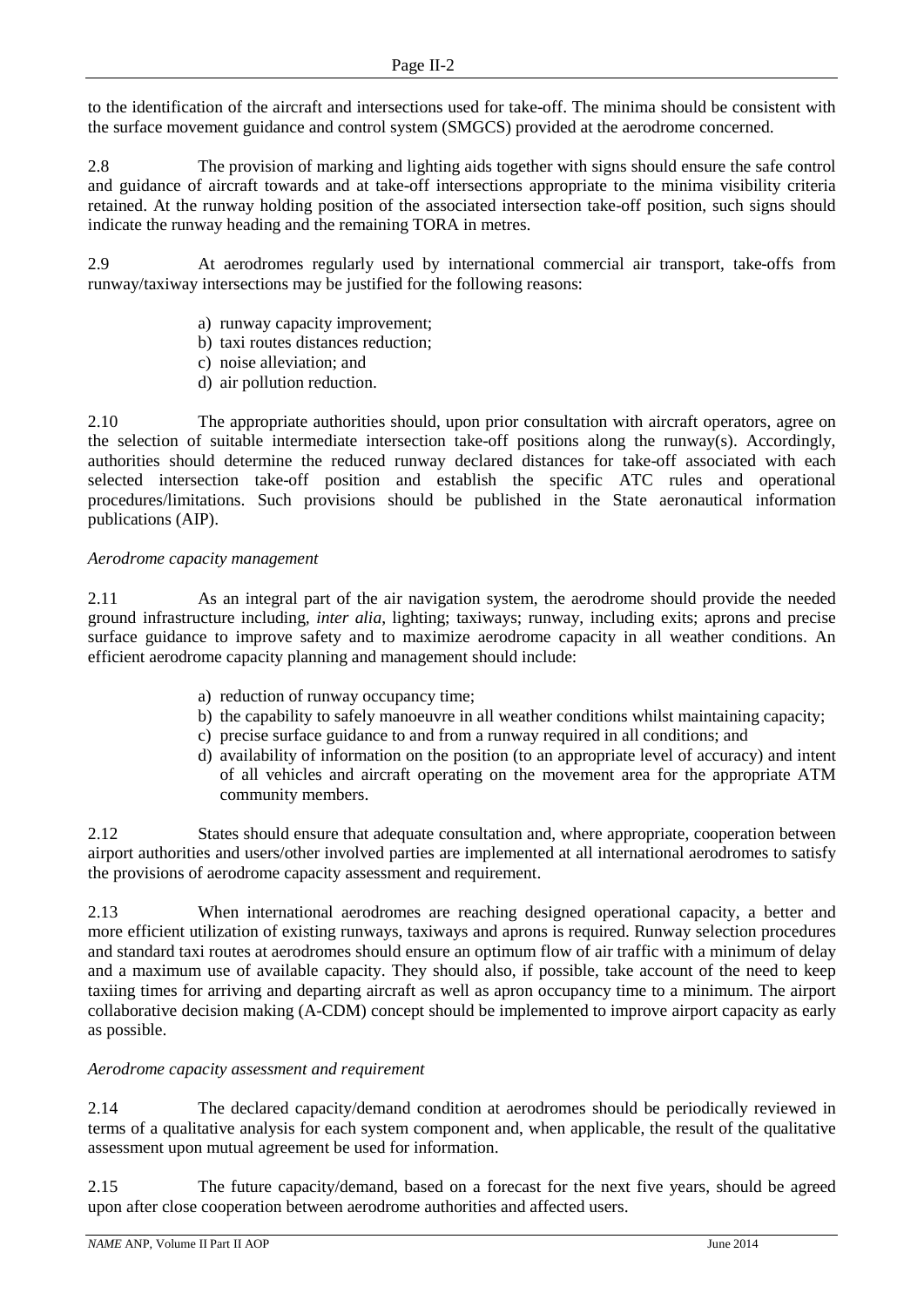2.16 Operators should consult with aerodrome authorities when future plans indicate a significant increased requirement for capacity resulting in one of the elements reaching a limiting condition.

2.17 Aerodrome capacity should be assessed by aerodrome authorities in consultation with the parties involved for each component (terminal/apron/aircraft operations) using agreed methods and criteria for level of delays.

2.18 Where restrictions in aerodrome capacity are identified, a full range of options for their reduction or removal should be evaluated by the aerodrome authority, in close cooperation with the operators and other involved parties. Such options should include technical/operational/procedural and environmental improvements and facility expansion.

2.19 At many aerodromes, airspace capacity has influence on the aerodrome capacity. If the declared capacity of a specified airspace has influence on aerodrome operations, this should be indicated and action undertaken to reach a capacity in this airspace corresponding to the aerodrome capacity.

2.20 The possibility of overcoming capacity limitations should also take the use of other aerodromes in the vicinity into consideration.

#### *Closure of regular aerodromes*

2.21 When a regular aerodrome is to be closed, States should ensure that sufficient alternate aerodromes remain open to provide for the safety and efficiency of aircraft approaching the regular aerodrome that may be required to divert to an alternate.

#### *Scheduling aerodrome maintenance*

2.22 States, when planning major aerodrome maintenance work that would affect the regularity of international aircraft operations, should consider the need to notify aircraft operators sufficiently in advance prior to undertaking the scheduled work.

–––––––––––––––––––

## **3. SPECIFIC REGIONAL REQUIREMENTS**

3.1 TBD (if required).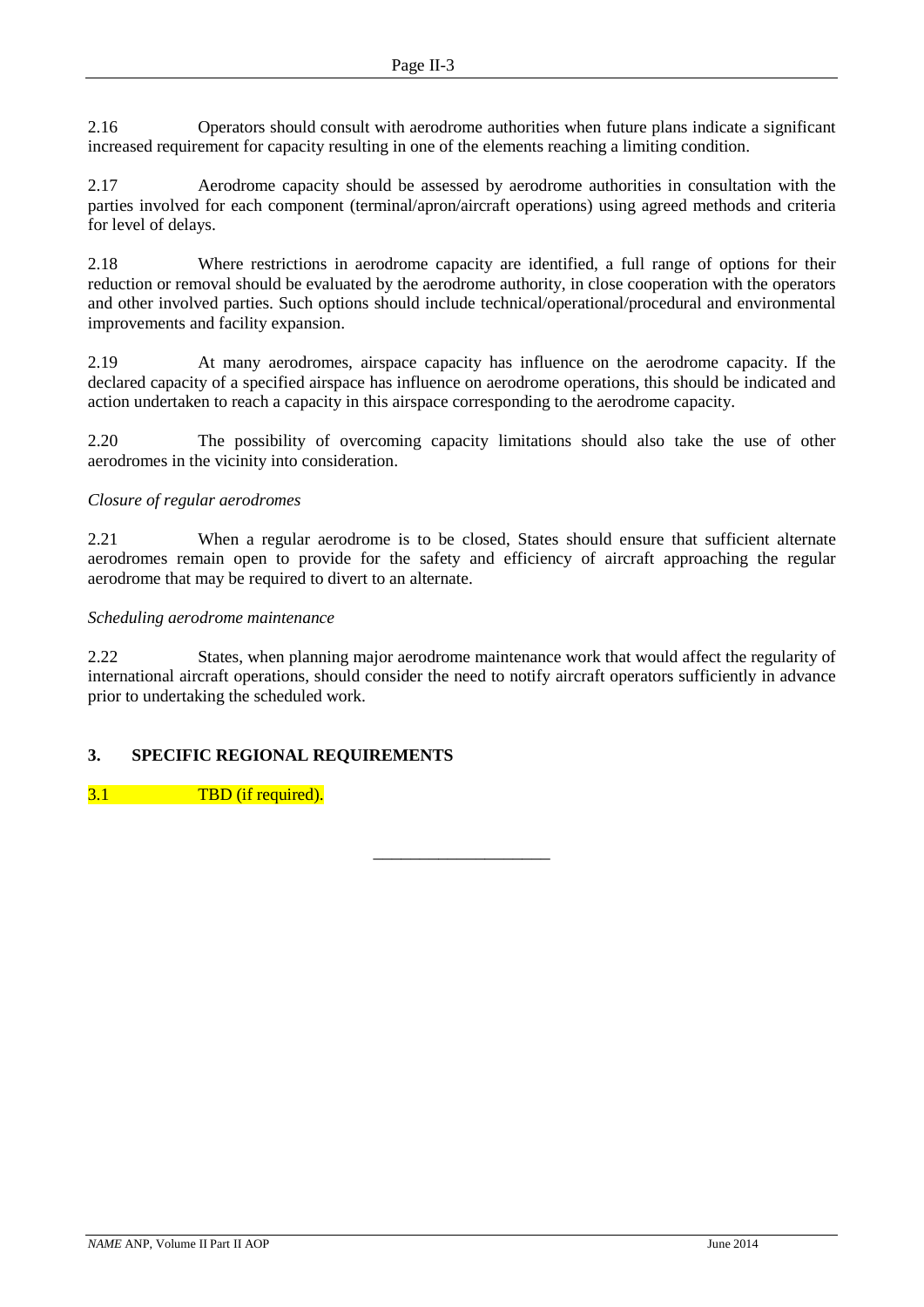#### **Table AOP II-1 – REQUIREMENTS AND CAPACITY ASSESSMENT**

#### **EXPLANATION OF THE TABLE**

*Note: Columns 3 to 5 for physical characteristics relate to runways and taxiways. The physical characteristics of taxiways and aprons should be compatible with the aerodrome reference code (Column 3) and appropriate for the runways with which they are related.*

#### *Column*

1 Name of the city and aerodrome, preceded by the location indicator.

*Note 1— When the aerodrome is located on an island and no particular city or town is served by the aerodrome, the name of the island is included instead of a city.*

Designation of the aerodrome as:

RS — international scheduled air transport, regular use;

RNS — international non-scheduled air transport, regular use;

AS — international scheduled air transport, alternate use; and

ANS — international non-scheduled air transport, alternate use.

- 2 Required rescue and firefighting service (RFF). The required level of protection expressed by means of an aerodrome RFF category number, in accordance with Annex 14, Volume I, 9.2.
- 3 Aerodrome reference code (RC). The aerodrome reference code for aerodrome characteristics expressed in accordance with Annex 14, Volume I, chapter 1. The code letter or number within an element selected for design purposes is related to the critical aeroplane characteristics for which the facilities are provided.
- 4 Runway Designation numbers
- 5 Type of each of the runways to be provided. The types of runways, as defined in Annex 14, Volume I, Chapter 1, are:

NINST — non-instrument runway;

- NPA non-precision approach runway;
- PA1 precision approach runway, Category I;
- PA2 precision approach runway, Category II;
- PA3 precision approach runway, Category III.
- 6 Remarks. Additional information including critical design aircraft selected for determining RC, critical aircraft selected for determining the RFF category and critical aircraft for pavement strength. Only one critical aircraft type is shown if it is used to determine all the above three elements: otherwise different critical aircraft types need to be shown for different elements.

| <b>City/Aerodrome/Designation</b> | <b>RFF</b> category | <b>Physical characteristics</b> |         |                 | <b>Remarks</b> |
|-----------------------------------|---------------------|---------------------------------|---------|-----------------|----------------|
|                                   |                     | RC                              | RWY No. | <b>RWY</b> type |                |
|                                   |                     |                                 |         |                 |                |
|                                   |                     |                                 |         |                 |                |
|                                   |                     |                                 |         |                 |                |
|                                   |                     |                                 |         |                 |                |
|                                   |                     |                                 |         |                 |                |

**\_\_\_\_\_\_\_\_\_\_\_\_\_\_\_\_\_\_**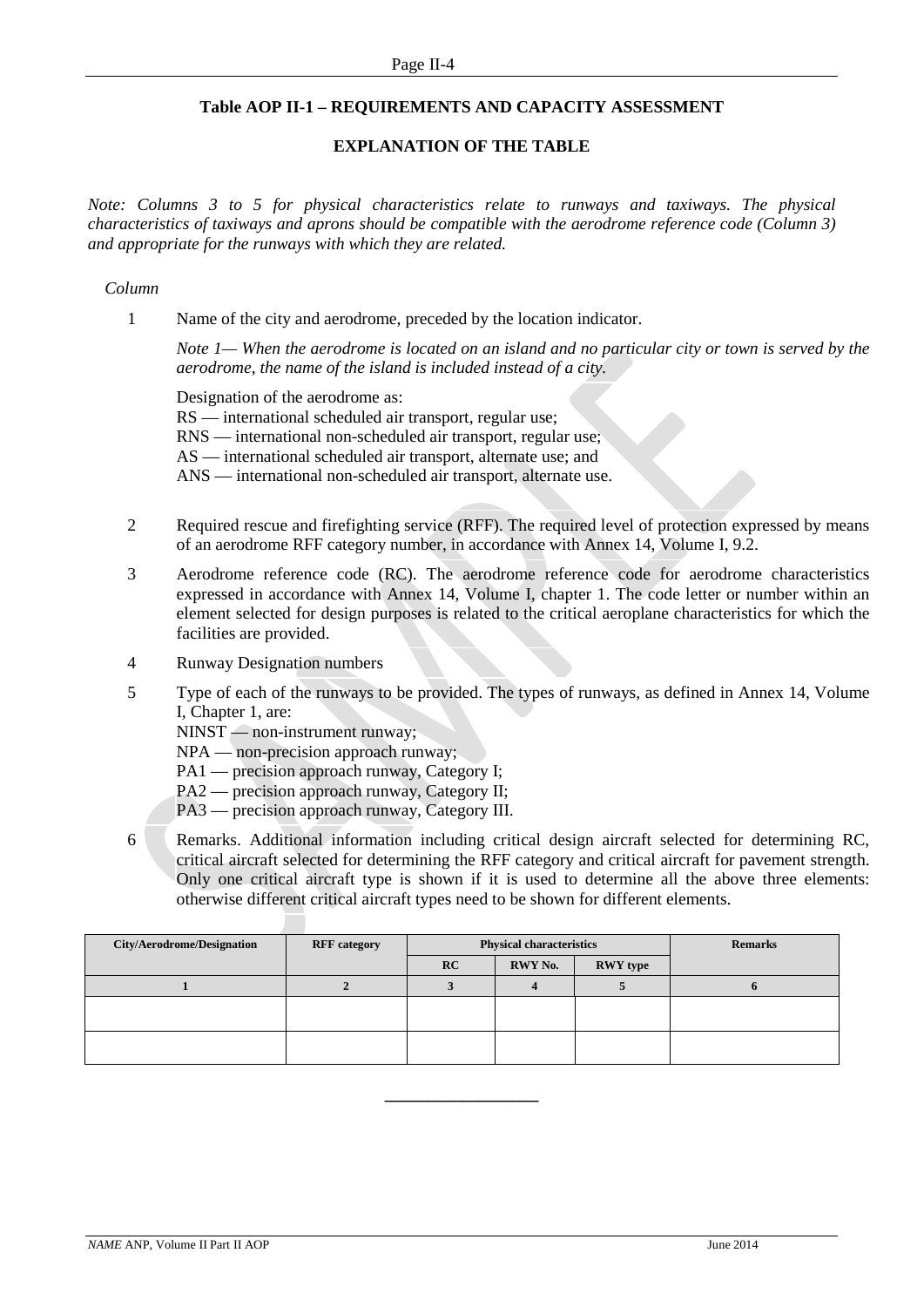### *(NAME)* **ANP, VOLUME II**

#### **PART III – COMMUNICATIONS, NAVIGATION AND SURVEILLANCE (CNS)**

#### **1. INTRODUCTION**

1.1 This part of the *(NAME)* ANP, Volume II, complements the provisions in ICAO SARPs and PANS related to communication, navigation and surveillance (CNS). It contains dynamic plan elements related to the assignment of responsibilities to States for the provision of CNS facilities and services within a specified area in accordance with Article 28 of the *Convention on International Civil Aviation* (Doc 7300); and mandatory requirements related to CNS facilities and services to be implemented by States in accordance with regional air navigation agreements. Such agreement indicates a commitment on the part of the State(s) concerned to implement the requirement(s) specified.

#### **2. GENERAL REGIONAL REQUIREMENTS**

#### **Communications**

#### *Aeronautical Fixed Service (AFS)*

2.1 The aeronautical fixed service should comprise the following systems and applications that are used for ground-ground (i.e. point-to-point and/or point-to-multipoint) communications in the international aeronautical telecommunication service:

- a) ATS direct speech circuits and networks;
- b) meteorological operational circuits, networks and broadcast systems, including World Area Forecast System – Internet File Service (WIFS) and/or Satellite Distribution System for Information Relating to Air Navigation (SADIS);
- c) the aeronautical fixed telecommunications network (AFTN);
- d) the common ICAO data interchange network (CIDIN);
- e) the air traffic services (ATS) message handling services (AMHS); and
- f) the inter-centre communications (ICC).

2.2 To meet the data communication requirements, a uniform high-grade aeronautical network should be provided, based on the aeronautical telecommunication network (ATN), taking into account the existence and continuation of current networks.

2.3 Contingency procedures should be in place to ensure that, in case of a communication centre breakdown, all the parties concerned are promptly informed of the prevailing situation. All possible arrangements should be made to ensure that, in case of breakdown of a communications centre or circuit, at least high-priority traffic continues to be handled by appropriate means.

2.4 AFS planning should permit flexibility in detailed development and implementation. The required AFTN Stations and Centres are listed in the AFTN Plan in **Table CNS II-1**.

#### *The Aeronautical Telecommunication Network (ATN)*

- 2.5 The ATN should be able to:
	- a) support applications carried by the existing networks;
	- b) support gateways enabling inter-operation with existing networks; and
	- c) support ground-ground communications traffic associated with air-ground data link applications.

2.6 The ATN should make optimum use of dedicated bilateral/multilateral aeronautical links and other communication means commensurate with the operational Quality of Service (QoS) requirements.

2.7 The implementation of the ATN should take into account the need for cost-effective evolution in terms of network capacity, requirements and time-frame and allow for a progressive transition from existing communication networks and services to a uniform, harmonised and integrated communications infrastructure, capable of supporting the implementation of future aeronautical services such as Flight and Flow Information in a Collaborative Environment (F-FICE), System-Wide Information Management (SWIM) applications, etc.

2.8 In case means other than dedicated bilateral links are used by the ATN, States should ensure that service level agreements (SLA) are met in terms of implementation priority, high availability, priority in restoration of service and appropriate levels of security.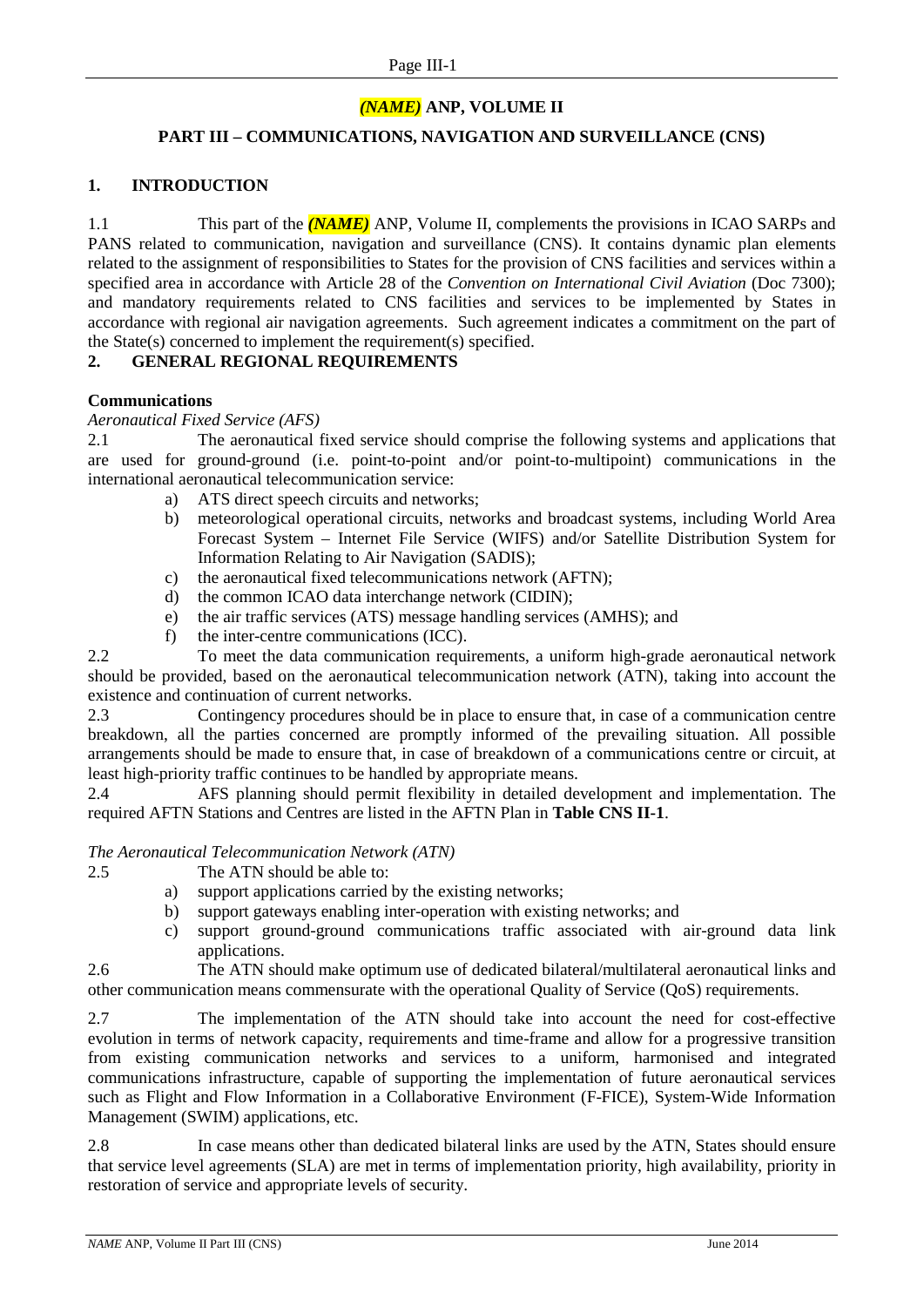2.9 The ATN should provide for interregional connections to support data exchange and mobile routing within the global ATN.

2.10 In planning the ATN, provisions should be made, where required, for interfacing with other international networks. The Required ATN Infrastructure Routing Plan is described under **Table CNS II-2**.

#### *Network services*

2.11 The Internet Society (ISOC) communications standards for the Internet Protocol Suite (IPS) should be used for the implementation of AMHS.

2.12 The migration from legacy bit-oriented protocols such as X.25 Protocol suite to IPS should be planned.

2.13 The migration of international or sub-regional ground networks to the ATN based on Internet Protocol (IP) to support AFS communication requirements, while reducing costs, should be planned.

2.14 States should ensure that the solutions provided for the implementation of the ATN meet the air traffic management and aeronautical fixed service requirements. Such requirements should consist of:

- a) Performance requirements: availability, continuity, integrity, monitoring and alerting criteria per data flow. In the case where a required communication performance (RCP) is globally prescribed, requirements derived from RCP should be stated;
- b) Interoperability requirements;
- c) Safety and security requirements, duly derived after the identification of operational hazards and threats, and allocation of objectives; and
- d) Implementation process requirements (creation, test, migration, upgrades, priority in restoration of service, termination).

#### *Network management*

2.15 An ICAO centralised off-line network management service is provided to participating AFTN/ AMHS centres in the *(NAME)* Region(s) under the ATS Messaging Centre (AMC).

2.16 In the case of integrated communications services procured and shared by several States, organizational provisions should allow for the planning and performing of the management of technical performance, network configuration, fault, security, cost division/allocation, contract, orders and payment.

#### *Specific air traffic management (ATM) requirements*

2.17 Where ATS speech and data communication links between any two points are provided, the engineering arrangements should be such as to avoid the simultaneous loss of both circuits. The required ATS direct speech circuits plan is detailed under **Table CNS II-3**.

2.18 Special provisions should be made to ensure a rapid restoration of ATS speech circuits in case of outage, as derived from the performance and safety requirements.

2.19 Data circuits between ATS systems should provide for both high capacity and message integrity.

2.20 The Inter-Centre Communication (ICC), consisting of ATS Inter-facility Data Communication (AIDC) application and the Online Data Interchange (OLDI) application, should be used for automated exchange of flight data between ATS units to enhance the overall safety of the ATM operation and increase airspace capacity.

2.21 Where Voice over IP is planned or implemented between ATS units for voice communications, it should meet the ATS requirements. When data and voice are multiplexed, particular attention should be paid to the achievement of the ATM performance and safety requirements.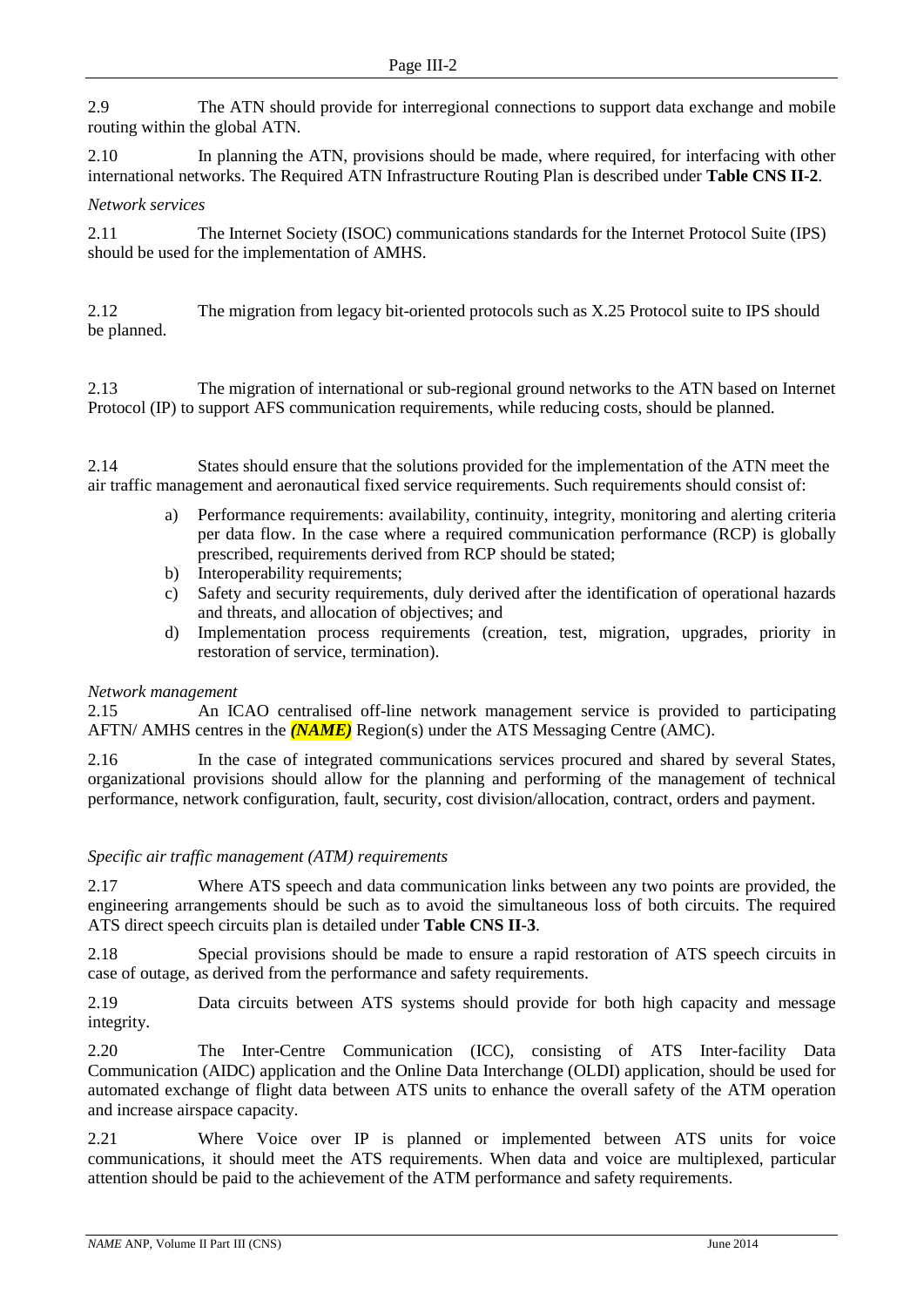#### *Specific meteorological (MET) requirements*

2.22 The increasing use of the GRIB (Gridded Binary or General Regularly-distributed Information in Binary form) and BUFR (Binary Universal Form for the Representation of meteorological data) code forms for the dissemination of the upper wind and temperature and significant weather forecasts and the planned transition to digital form using extensible markup language (XML)/geography markup language (GML) for the dissemination of OPMET data should be taken into account in the planning process of the ATN.

2.23 In planning the ATN, account should be taken of changes in the current pattern of distribution of meteorological information resulting from the increasing number of long-range direct flights and the trend towards centralized flight planning.

#### *Specific aeronautical information management (AIM) requirements*

2.24 The aeronautical fixed service should meet the requirements to support efficient provision of aeronautical information services through appropriate connections to area control centres (ACCs), flight information centres (FICs), aerodromes and heliports at which an information service is established.

#### *Aeronautical Mobile Service (AMS)*

2.25 To meet the air-ground data communication requirements, a high-grade aeronautical network should be provided based on the ATN, recognising that other technologies may be used as part of the transition. The network needs to integrate the various data links in a seamless fashion and provide for endto-end communications between airborne and ground-based facilities.

2.26 Whenever required, use of suitable techniques on VHF or higher frequencies should be made. The required HF network designators applicable for the *(NAME)* Region(s) are listed in **Table CNS II-4**.

2.27 Aerodromes having a significant volume of International General Aviation (IGA) traffic should also be provided with appropriate air-ground communication channels.

#### *Air-Ground Data Link Communications*

2.28 A Strategy for the harmonised implementation of the data link communications in the *(NAME)* Region(s) should be developed based on the Global Operational Data Link Document (GOLD) adopted by ICAO Regions and the Aviation System Block Upgrade (ASBU) methodology.

2.29 Where applicable, controller-pilot data link communications (CPDLC), based on ATN VDL data link Mode 2 (VDL2) and/or FANS-1/A, should be implemented for air-ground data link communications.

2.30 Partial or divergent aircraft data link evolutions that result in excluding messages from aircraft systems should not be pursued. Interim steps or phases toward full implementation of the common technical definition in ground systems should only be pursued on a regional basis, after coordination between all States concerned.

2.31 Harmonization of operational procedures for implementation of the above packages is essential. States, Planning and Implementation Regional Groups (PIRGs) and air navigation services providers should adopt common procedures to support seamless ATS provision across FIR boundaries, rather than each State or Region developing and promulgating unique procedures for common functions.

*Required Communication Performance (RCP)*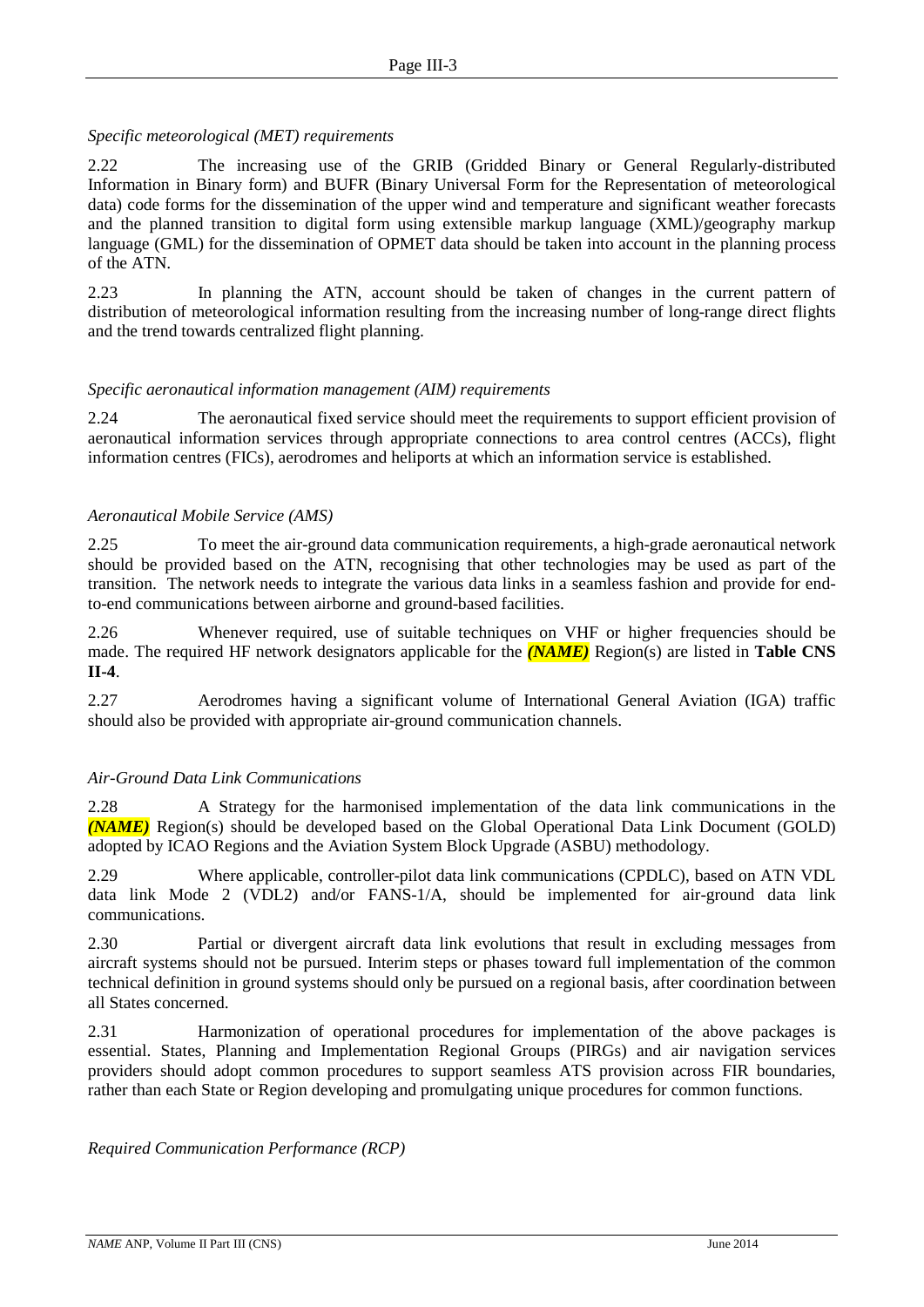2.32 The Required Communication Performance (RCP) concept characterizing the performance required for communication capabilities that support ATM functions without reference to any specific technology should be applied wherever possible.

2.33 States should determine, prescribe and monitor the implementation of the RCP in line with the provisions laid down in the *ICAO Manual on Required Communication Performance* (Doc 9869).

#### **Navigation**

#### *Navigation Infrastructure*

2.34 The navigation infrastructure should meet the requirements for all phases of flight from takeoff to final approach and landing.

*Note: Annex 10 to the Convention on International Civil Aviation—Aeronautical Telecommunications, Volume I — Radio Navigation Aids, Attachment B, provides the strategy for introduction and application of non-visual aids to approach and landing.*

2.35 The *(NAME)* PBN Regional Roadmap/Plan provides guidance to air navigation service providers, airspace operators and users, regulators, and international organizations, on the expected evolution of the regional air navigation system in order to allow planning of airspace changes, enabling ATM systems and aircraft equipage. It takes due account of the operational environment of the *(NAME)* Region(s).

#### *PBN Transition Strategy*

2.36 During transition to performance-based navigation (PBN), sufficient ground infrastructure for conventional navigation systems should remain available. Before existing ground infrastructure is considered for removal, users should be given reasonable transition time to allow them to equip appropriately to attain a performance level equivalent to PBN. States should approach removal of existing ground infrastructure with caution to ensure that safety is not compromised. This should be guaranteed by conducting safety assessments and consultations with the users.

#### *Use of specific navigation aids*

2.37 Where, within a given airspace, specific groups of users have been authorized by the competent authorities to use special aids for navigation. The respective ground facilities should be located and aligned so as to provide for full compatibility of navigational guidance with that derived from the SARPs.

2.38 States should ensure and oversee that service providers take appropriate corrective measures promptly whenever required by a significant degradation in the accuracy of navigation aids (either space based or ground based or both) is detected.

#### **Surveillance**

2.40 An important element of modern air navigation infrastructure required to manage safely increasing levels and complexity of air traffic is aeronautical surveillance systems.

2.41 When operating Mode S radars, States should coordinate with their respective ICAO Regional Office the assignment of their corresponding interrogator identifier (II) codes and surveillance identifier (SI) codes, particularly where areas of overlapping coverage will occur.

#### *Frequency Management*

*Aeronautical Mobile Service (AMS)*

2.42 Frequencies should be assigned to all VHF aeronautical mobile service (AMS) facilities in accordance with the principles laid out in Annex 10, Volume V and *ICAO Handbook on Radio Frequency Spectrum Requirements for Civil Aviation* (Doc 9718) Volumes I and II, and take into account:

- a) agreed geographical separation criteria based on 25 kHz or 8.33 kHz interleaving between channels;
- b) agreed geographical separation criteria for the implementation of VDL services;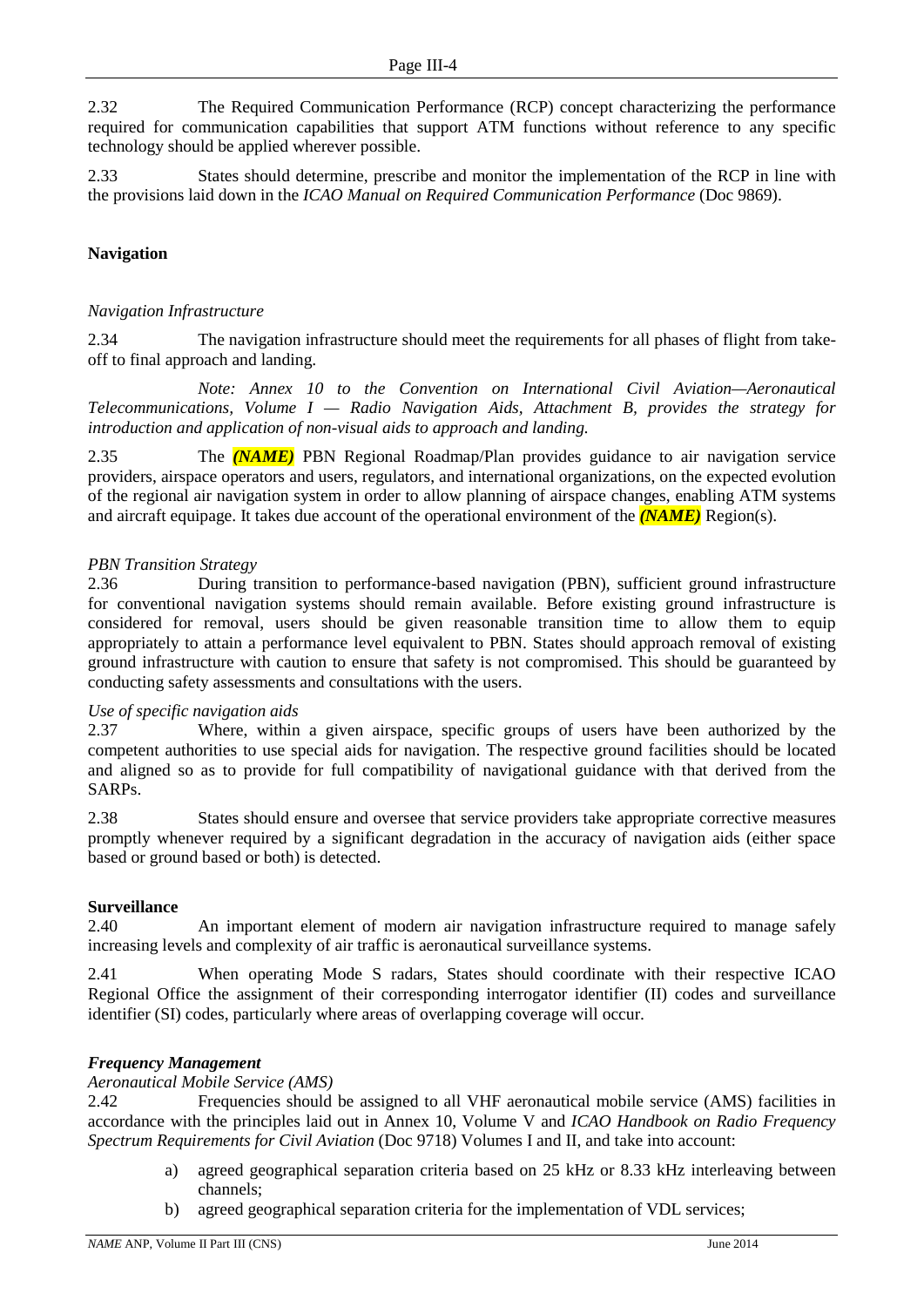- c) the need for maximum economy in frequency demands and in radio spectrum utilization; and
- d) a deployment of frequencies which ensures that international services are planned to be free of interference from other services using the same band.
- 2.43 The priority order to be followed in the assignment of frequencies to service is:
	- a) ATS channels serving international services (ACC, APP, TWR, FIS);
	- b) ATS channels serving national purposes;
	- c) channels serving international VOLMET services;
	- d) channels serving ATIS and PAR; and
	- e) channels used for other than ATS purposes.

2.44 The criteria used for frequency assignment planning for VHF AMS facilities serving international requirements should, to the extent practicable, also be used to satisfy the need for national VHF AMS facilities.

2.45 Special provisions should be made, by agreement between the States concerned, for the sharing and the application of reduced protection of non-ATS frequencies in the national sub-bands, so as to obtain a more economical use of the available frequency spectrum consistent with operational requirements.

2.46 States should ensure that no air/ground frequency is utilized outside its designated operational coverage and that the stated operational requirements for coverage of a given frequency can be met for the transmission sites concerned, taking into account terrain configuration.

#### *Radio navigation aids for Aeronautical Radio Navigation Services (ARNS)*

2.47 Frequencies should be assigned to all radio navigation facilities taking into account agreed geographical separation criteria to ILS localizer, VOR and GBAS, X and Y channels to DME, in accordance with the principles laid out in Annex 10, Volume V and *ICAO Handbook on Radio Frequency Spectrum Requirements for Civil Aviation* (Doc 9718) Volumes I and II. Also, the need for maximum economy in frequency demands and in radio spectrum utilization and a deployment of frequencies which ensures that international services are planned to be free of interference from other services using the same band, need to be considered.

2.48 The principles used for frequency assignment planning for radio navigation aids serving international requirements should, to the extent possible, also be used to satisfy the needs for national radio aids to navigation.

#### *Support to ICAO Positions for ITU World Radiocommunication Conferences (WRCs)*

2.49 Considering the importance and continuous demand of the radio frequency spectrum and for the protection of the current aeronautical spectrum and the allocation of new spectrum for the new services and system to be implemented in civil air navigation, States and international organizations are to support ICAO's position at ITU World Radiocommunication Conferences (WRCs) and in regional and other international activities conducted in preparation for ITU WRCs.

*Note: The* Handbook on Radio Frequency Spectrum Requirements for Civil Aviation *(Doc 9718) Volume I, contains ICAO policy statements relevant to the aviation requirements for radio frequency spectrum. The handbook is intended to assist States and ICAO in preparing for ITU WRCs.*

#### **3. SPECIFIC REGIONAL REQUIREMENTS**

#### *EXAMPLES*

- *3.1 The surveillance systems to be used in the (NAME) Region(s) are:*
	- *a) Secondary Surveillance Radars (SSR) Mode A, C and S in terminal and en-route continental airspace;*
	- *b) Primary Surveillance Radars (PSR) mainly in terminal airspace;*
	- *c) Automatic Dependent Surveillance – Broadcast (ADS-B) and Multilateration (MLAT) in terminal areas;*
	- *d) ADS-B and Wide Area Multilateration (WAM) in most of the airspace;*
	- *e) Automatic Dependent Surveillance – Contract (ADS-C) in some parts of the oceanic and remote continental airspace.*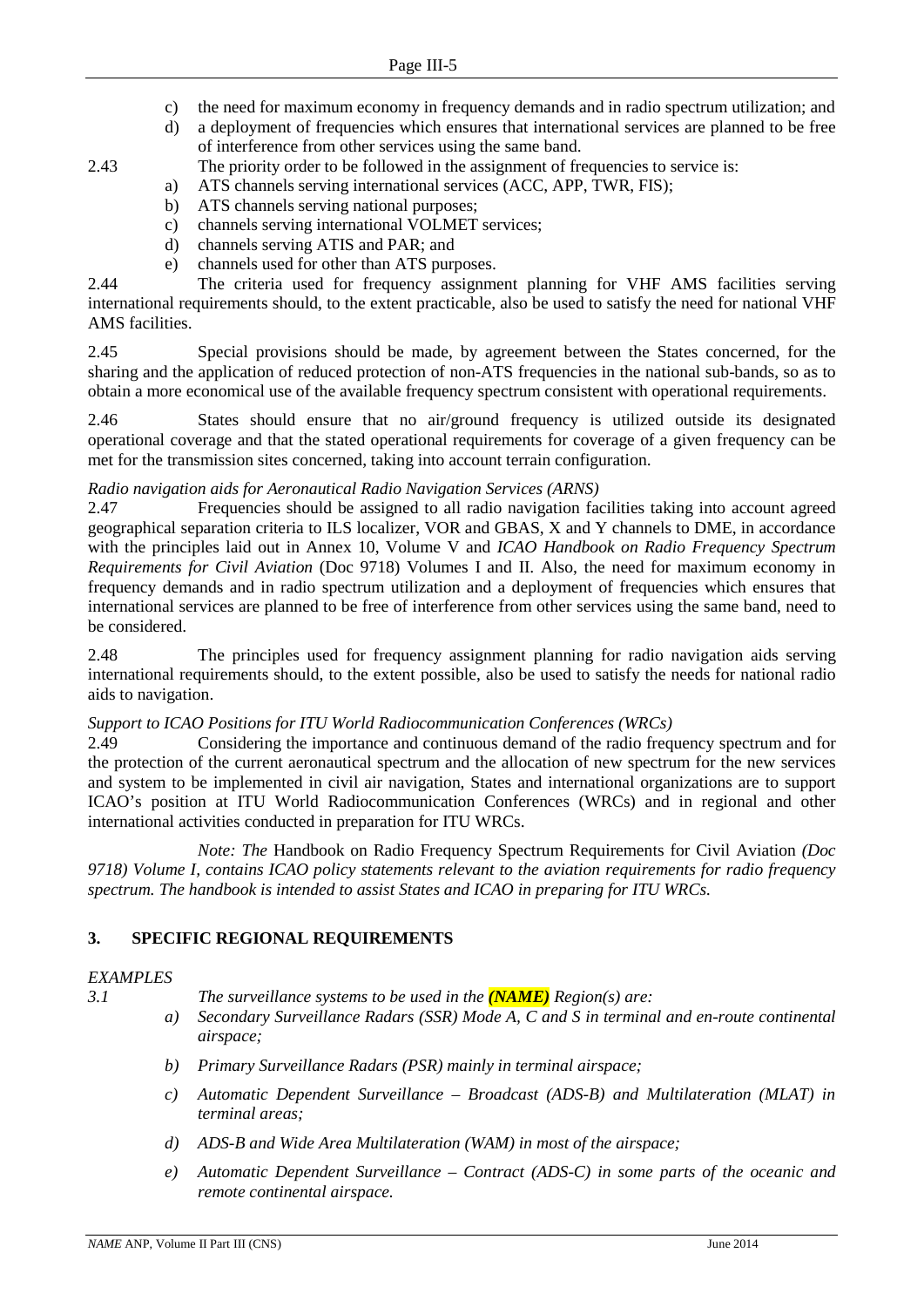*(as appropriate)*

*3.2 List of assigned frequencies…(as appropriate)*

*3.3 Where implemented, the criteria for MLS frequency planning in the (NAME) Region(s) should be applied, aimed at allowing the maximum number of MLS-associated DME frequencies on X and Y channels so as to minimize the possible use of W and Z channels. (as appropriate)*

\_\_\_\_\_\_\_\_\_\_\_\_\_\_\_\_\_\_\_\_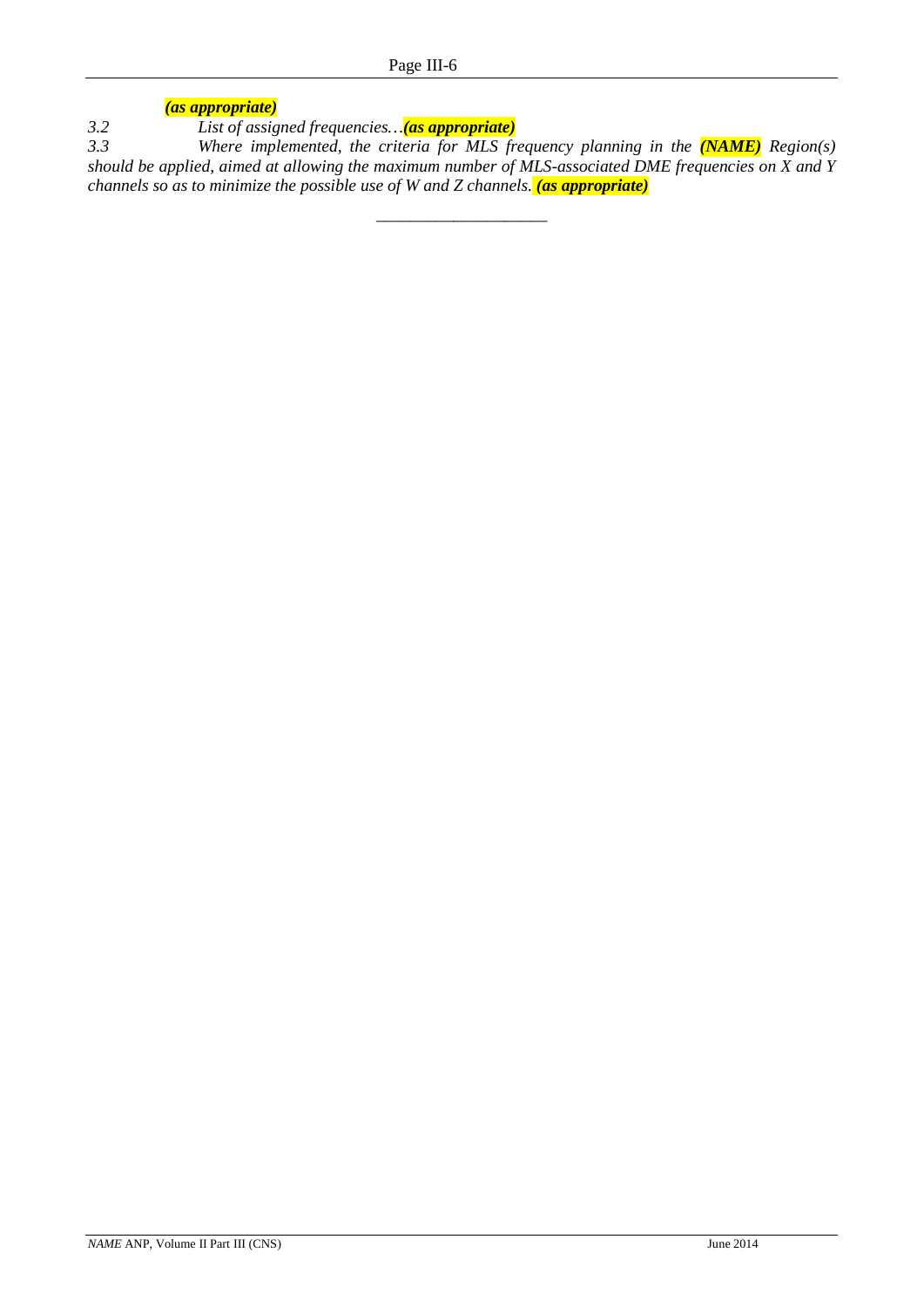# **TABLE CNS II-1 - AERONAUTICAL FIXED TELECOMMUNICATIONS NETWORK (AFTN) PLAN**

# **EXPLANATION OF THE TABLE**

| Column         |                   |                                                                      |      |                     |             |      |                                                                                                  |
|----------------|-------------------|----------------------------------------------------------------------|------|---------------------|-------------|------|--------------------------------------------------------------------------------------------------|
| 1              |                   |                                                                      |      |                     |             |      | The AFTN Centres/Stations of each State are listed alphabetically. Each circuit appears twice in |
|                |                   | the table. The categories of these facilities are as follows:        |      |                     |             |      |                                                                                                  |
|                |                   | M - Main AFTN COM Centre                                             |      |                     |             |      |                                                                                                  |
|                |                   | T - Tributary AFTN COM Centre                                        |      |                     |             |      |                                                                                                  |
|                | S - AFTN Station  |                                                                      |      |                     |             |      |                                                                                                  |
| $\overline{2}$ |                   | Category of circuit:                                                 |      |                     |             |      |                                                                                                  |
|                |                   | M - Main trunk circuit connecting Main AFTN communication centres.   |      |                     |             |      |                                                                                                  |
|                |                   |                                                                      |      |                     |             |      | T - Tributary circuit connecting Main AFTN communication centre and Tributary AFTN               |
|                |                   | <b>Communications Centre.</b>                                        |      |                     |             |      |                                                                                                  |
|                |                   |                                                                      |      |                     |             |      | S - AFTN circuit connecting an AFTN Station to an AFTN Communication Centre.                     |
| 3              |                   | Type of circuit provided:                                            |      |                     |             |      |                                                                                                  |
|                |                   | LTT/a - Landline teletypewriter, analogue (e.g. cable, microwave)    |      |                     |             |      |                                                                                                  |
|                |                   | LTT/d - Landline teletypewriter, digital (e.g. cable, microwave)     |      |                     |             |      |                                                                                                  |
|                |                   | LDD/a - Landline data circuit, analogue (e.g. cable, microwave)      |      |                     |             |      |                                                                                                  |
|                |                   | LDD/d - Landline data circuit, digital (e.g. cable, microwave)       |      |                     |             |      |                                                                                                  |
|                |                   | SAT/a/d - Satellite link, with /a for analogue or /d for digital     |      |                     |             |      |                                                                                                  |
| 4              |                   | Circuit signalling speed in bits/s.                                  |      |                     |             |      |                                                                                                  |
| 5              | Circuit protocols |                                                                      |      |                     |             |      |                                                                                                  |
| 6              |                   | Data transfer code (syntax):                                         |      |                     |             |      |                                                                                                  |
|                |                   | ITA-2 - International Telegraph Alphabet No. 2 (5-unit Baudot code). |      |                     |             |      |                                                                                                  |
|                |                   | IA-5 - International Alphabet No. 5 (ICAO 7-unit code).              |      |                     |             |      |                                                                                                  |
|                |                   | CBI - Code and Byte Independency (ATN compliant).                    |      |                     |             |      |                                                                                                  |
| 7              | Remarks           |                                                                      |      |                     |             |      |                                                                                                  |
|                |                   |                                                                      |      |                     | Requirement |      | Remarks                                                                                          |
|                | State/Station     | Category                                                             | Type | Signalling<br>speed | Procotol    | Code |                                                                                                  |
|                |                   |                                                                      |      |                     |             |      |                                                                                                  |

1 2 3 4 5 6 7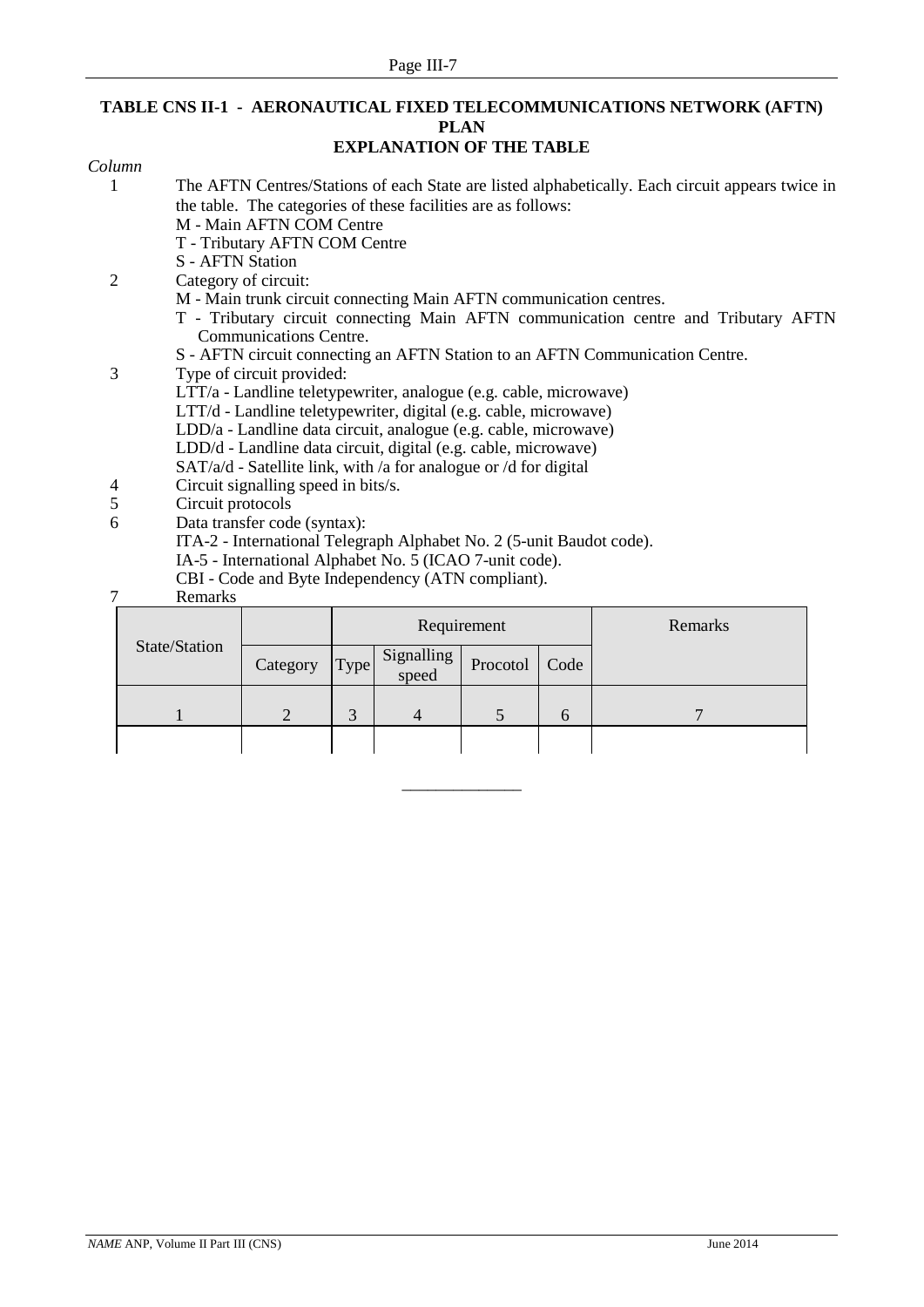#### **TABLE CNS II-2 - REQUIRED ATN INFRASTRUCTURE ROUTING PLAN** Chapter 1 EXPLANATION OF THE TABLE

#### *Column*

- 1 Name of the Administration and Location of the ATN Router<br>2 Type of Router (in end systems (ES) of the Administration she
- 2 Type of Router (in end systems (ES) of the Administration shown in column 1)<br>
Type of Interconnection
- Type of Interconnection: Inter Regional: Connection between different Regions/ domains Intra Regional: Connection within a Region/ domain.
- 4 Connected Router: List of the Administration and location of the ATN routers to be connected with the router shown in column 1.
- 5 Bandwidth: Link Speed expressed in bits per second (bps)
- 6 Network Protocol: If Internet Protocol Suite is used, indicate version of IP (IPv4 or IPv6)<br>7 Via: The media used to implement the interconnection of the routers. (in case of IP servers)
- 7 Via: The media used to implement the interconnection of the routers. (in case of IP service bought from a service provider, indicate VPN)
- 8 Remarks

| Administrat<br>ion and<br>Location | <b>Type of</b><br>Router | <b>Type of</b><br><b>Interconnec</b><br>tion | <b>Connecte</b><br>d Router | <b>Bandwidth</b> | <b>Network</b><br><b>Protocol</b> | Via | <b>Remarks</b> |
|------------------------------------|--------------------------|----------------------------------------------|-----------------------------|------------------|-----------------------------------|-----|----------------|
|                                    |                          |                                              |                             |                  |                                   |     |                |
|                                    |                          |                                              |                             |                  |                                   |     |                |
|                                    |                          |                                              |                             |                  |                                   |     |                |
|                                    |                          |                                              |                             |                  |                                   |     |                |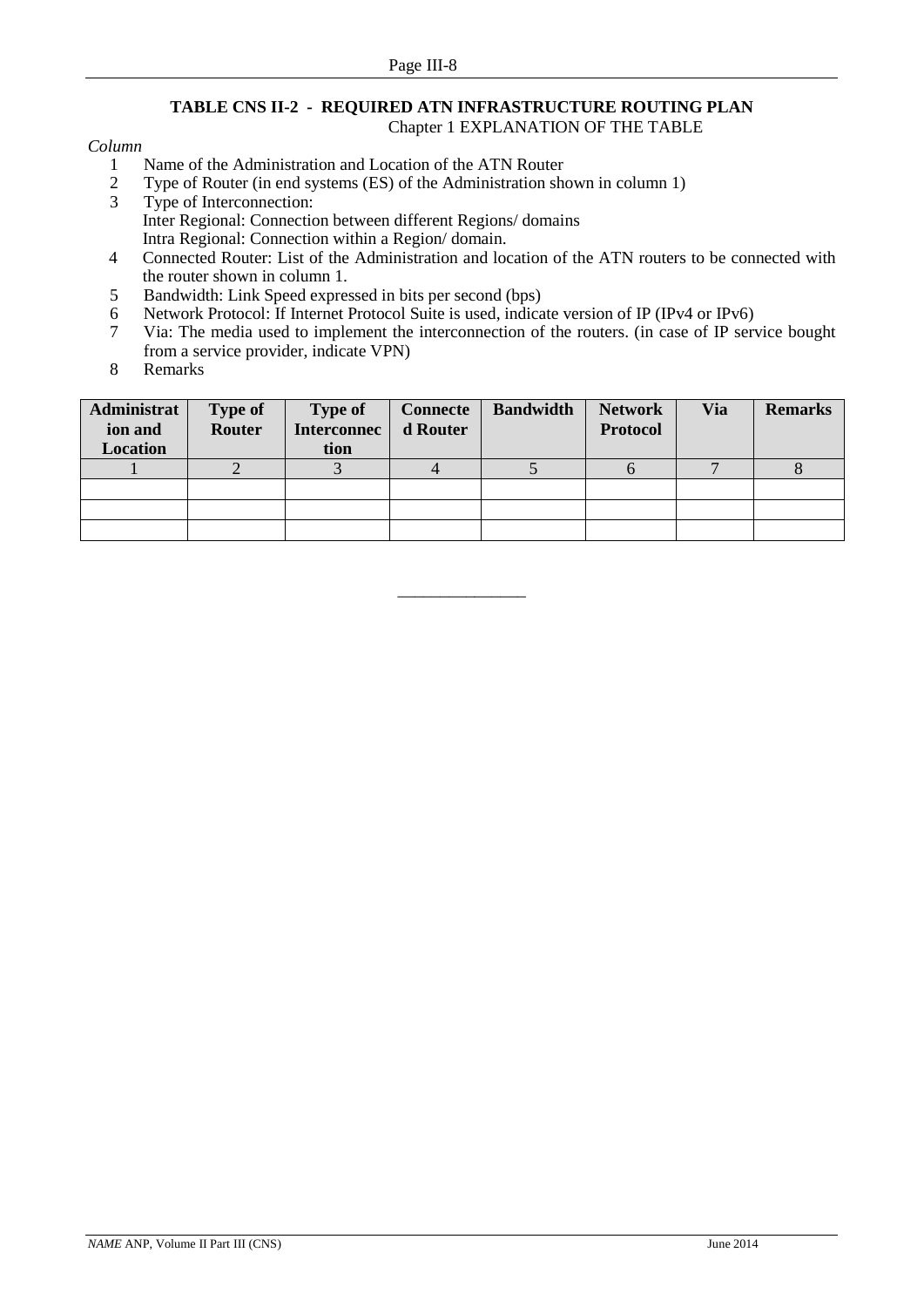#### **TABLE CNS II-3 - ATS DIRECT SPEECH CIRCUITS PLAN EXPLANATION OF THE TABLE**

# *Column*

1 and 2 Circuit terminal stations are listed alphabetically by the Terminal I.<br>
2 A — indicates ATS requirement for the establishment of voice c A — indicates ATS requirement for the establishment of voice communication within 15 seconds.

D — indicates requirements for instantaneous communications.

- 4 Type of service specified:
	- LTF landline telephone (landline, cable, UHF, VHF, satellite).
- RTF radiotelephone.

5 Type of circuits; Direct (DIR) or Switched (SW).

D — indicates a direct circuit connecting Terminals I and II.

S — indicates that a direct circuit does not exist and that the connection is established via switching at the switching centre(s) indicated in column 6.

IDD — International direct dialling by public switch telephone network

*Note 1.— Number of D and/or S circuits between Terminals I and II are indicated by numerical prefix, i.e. 2 D/S means 2 direct circuits and one switched circuit.*

*Note 2.— Pending the implementation of proper ATS voice circuits, and provided that aeronautical operational requirements are met, IDD services may be used for the ATS voice communications in low traffic areas.*

- 6 Location of switching centre(s). Alternate routing location, if available, is indicated in brackets.
- 7 Remarks

| ATS requirements for speech communications |  |  |  | <b>hrcui</b>          |         |
|--------------------------------------------|--|--|--|-----------------------|---------|
| Terminal II                                |  |  |  | To be switched<br>via | Remarks |
|                                            |  |  |  |                       |         |
|                                            |  |  |  |                       |         |
|                                            |  |  |  |                       |         |
|                                            |  |  |  |                       |         |
|                                            |  |  |  |                       |         |
|                                            |  |  |  | Type Service D/S      |         |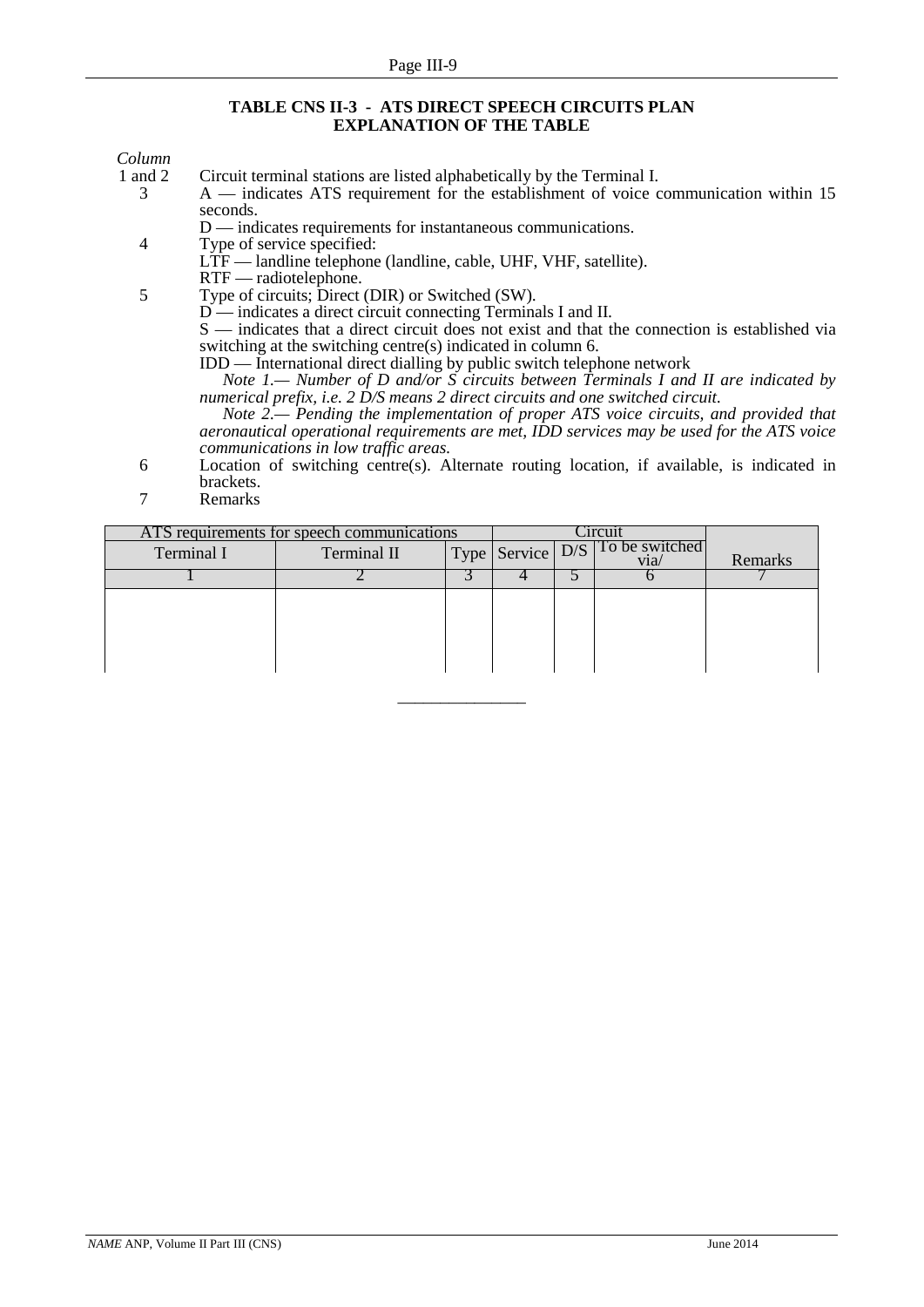#### **TABLE CNS II-4 - HF NETWORK DESIGNATORS EXPLANATION OF THE TABLE**

#### *Column*

- 1 Name of station, preceded by its location indicator.
- 2 Network designators assigned to the facility providing HF radiotelephony en-route communications (selected from the provisions of the allotment plan in Appendix S27 to the ITU Radio Regulations).

#### *NOTES*

*The ICAO designators for HF MWARA and VOLMET networks in the (NAME) region(s) are derived from the ITU allotment area abbreviations as contained in Appendix S27 to the ITU Radio Regulations. ITU allotment area:*

*Two- and three-letter alpha entries indicate major world air route areas (MWARA): TBD Four-letter alpha entries indicate VOLMET areas: TBD*

| <b>Location Indicator and Name of location</b> | <b>HF</b> en-route family |
|------------------------------------------------|---------------------------|
|                                                |                           |
|                                                |                           |

#### **HF FREQUENCIES AND THEIR ICAO NETWORK DESIGNATORS BASED ON ITU APPENDIX S27 ALLOTMENT AREAS**

| Frequency<br>(kHz) | <b>ITU</b> allotment<br>area | <b>[NAME]</b><br>xxx | <i><b>[NAME]</b></i><br>xxy |                    | Remarks |
|--------------------|------------------------------|----------------------|-----------------------------|--------------------|---------|
|                    |                              |                      |                             | $\mathbf{0} \dots$ |         |
|                    |                              |                      |                             |                    |         |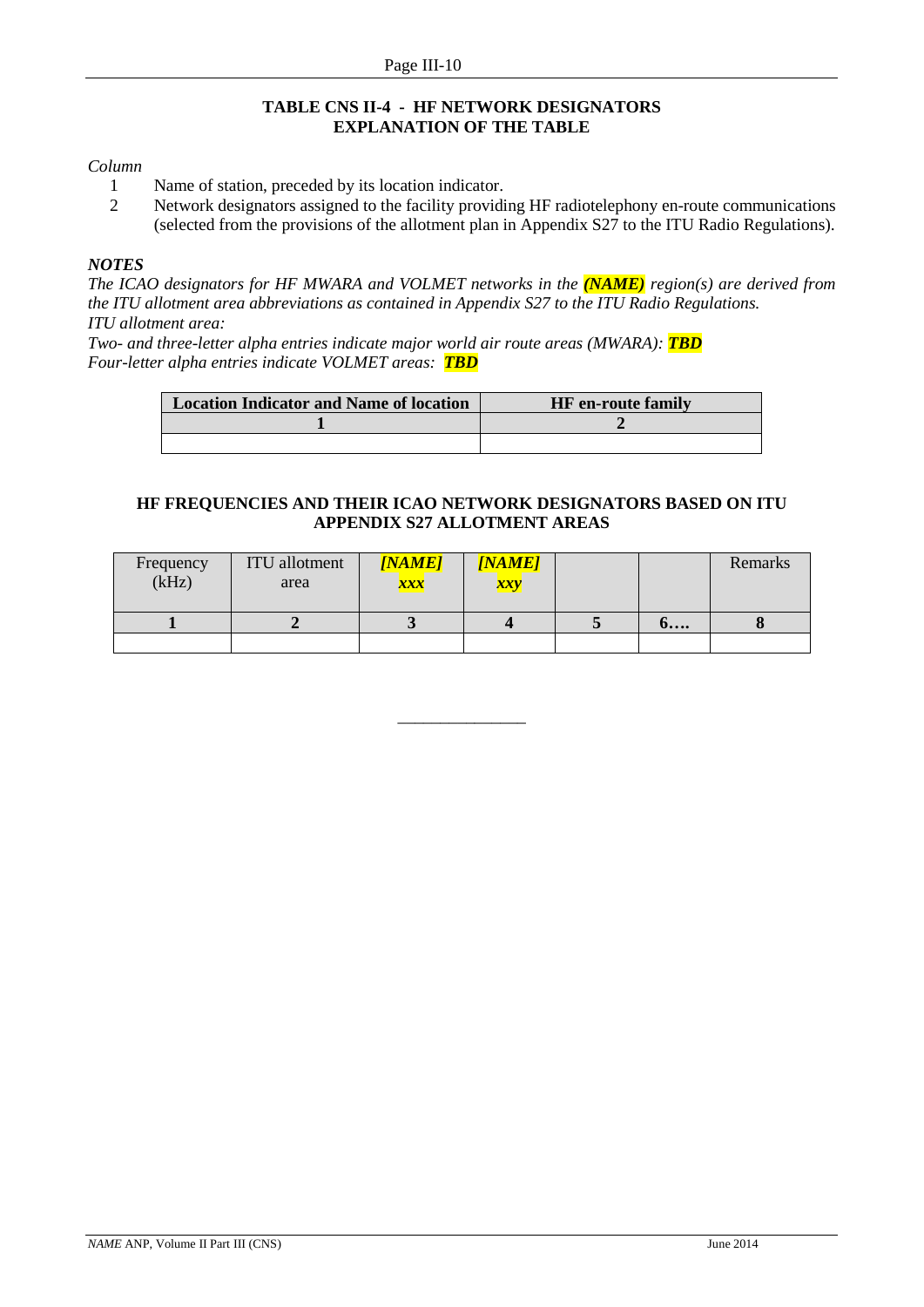# **(***NAME***) ANP, VOLUME II PART IV - AIR TRAFFIC MANAGEMENT (ATM)**

#### **1. INTRODUCTION**

1.1 This part of the (*NAME*) ANP, Volume II, complements the provisions in ICAO SARPs and PANS related to air traffic management (ATM). It contains dynamic plan elements related to the assignment of responsibilities to States for the provision of ATM facilities and services within a specified area in accordance with Article 28 of the *Convention on International Civil Aviation* (Doc 7300); and mandatory requirements related to ATM facilities and services to be implemented by States in accordance with regional air navigation agreements. Such agreement indicates a commitment on the part of the State(s) concerned to implement the requirement(s) specified.

#### **2. GENERAL REGIONAL REQUIREMENTS**

#### *Optimization of traffic flows*

2.1 The Planning and Implementation Regional Groups (PIRG), through regional air navigation agreement, are responsible for the optimization of the traffic flows through the continuous improvement of the regional ATS route network and organized track systems and implementation of random routing areas and free route airspace in the Region(s) through the set-up of appropriate mechanisms for regional and interregional planning and coordination.

2.2 Whenever practicable, States should, in close coordination with operators, establish the most efficient routings.

2.3 The requirements for regional ATS route network, in particular, for ATS routes over the high seas and airspace of undetermined sovereignty, should be agreed upon through regional air navigation agreement.

*Note: States' AIPs and other States publications should be consulted for information on the implemented ATS routes.* 

#### *Aircraft Identification-SSR Code Management*

2.4 Within the context of air traffic management (ATM) and the provision of air traffic services (ATS), SSR code management is a key element of ATM to ensure continuous, unambiguous aircraft identification. The number of secondary surveillance radar (SSR) codes is limited and poor management of the assignment of SSR codes results in capacity constraints and aircraft delays. States and air navigation service providers (ANSP) should apply the SSR Code Allocation Plan approved by the *(NAME)* PIRG. The SSR Codes Allocation Plan of the *(NAME)* Region(s) is addressed in the Specific Regional Requirements of Volume II.

#### **3. SPECIFIC REGIONAL REQUIREMENTS**

#### *EXAMPLE*

#### *Optimization of traffic flows*

*3.1 The ATS routes agreed through regional air navigation agreement, or the ATS routes agreed through regional air navigation agreement but not implemented for specific reasons (Exact text to be specified by the Regions, as appropriate), are listed in Table ATM II-XX/electronic database and reflected in the Chart ATM II-XX.*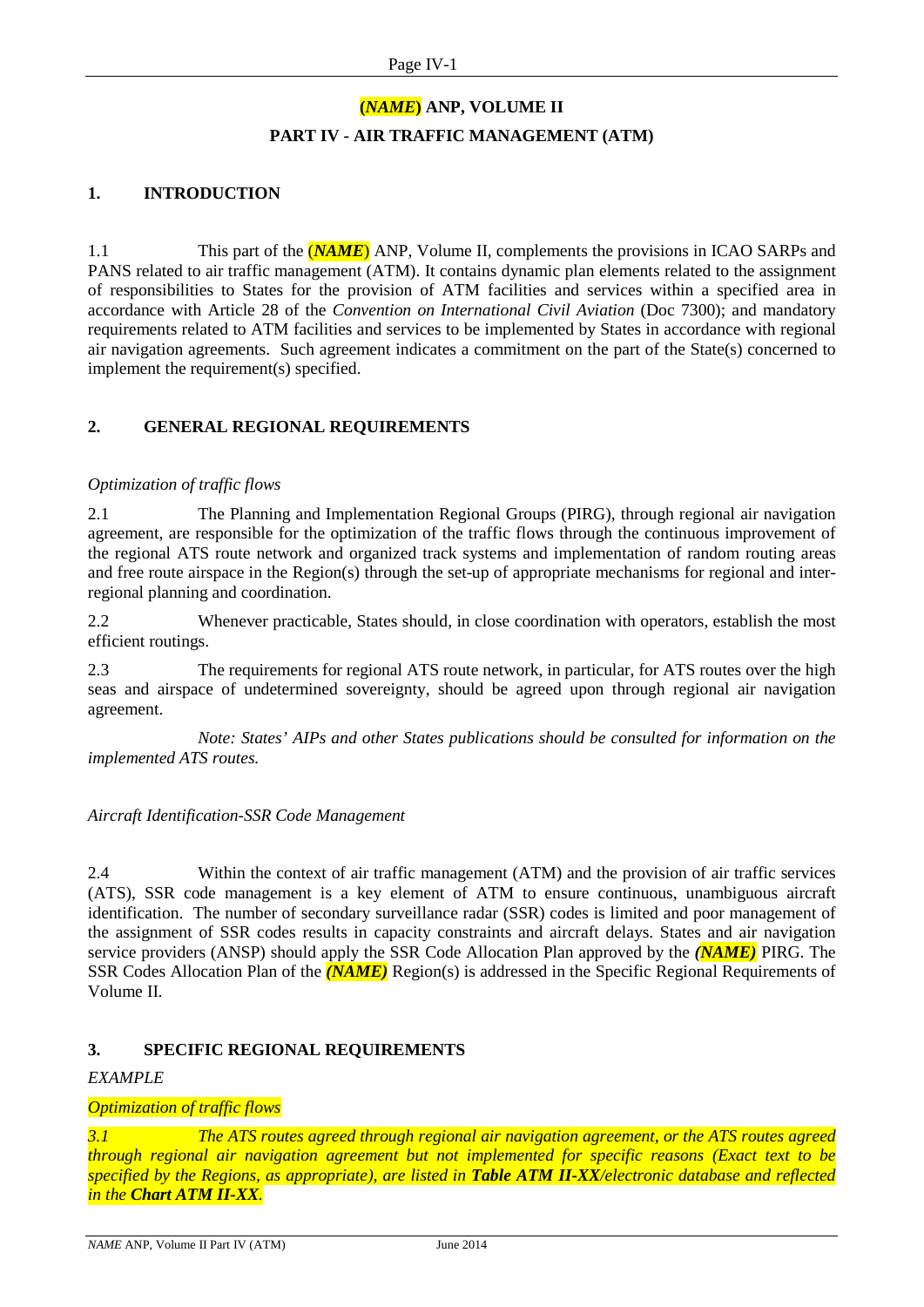*Aircraft Identification-SSR Code Management*

*3.2 The SSR Codes Allocation Plan of the (NAME) Region is in Table ATM II-XX (Exact text to be specified by the Regions, as appropriate).*

\_\_\_\_\_\_\_\_\_\_\_\_\_\_\_\_\_\_\_\_

*NAME* ANP, Volume II Part IV (ATM) June 2014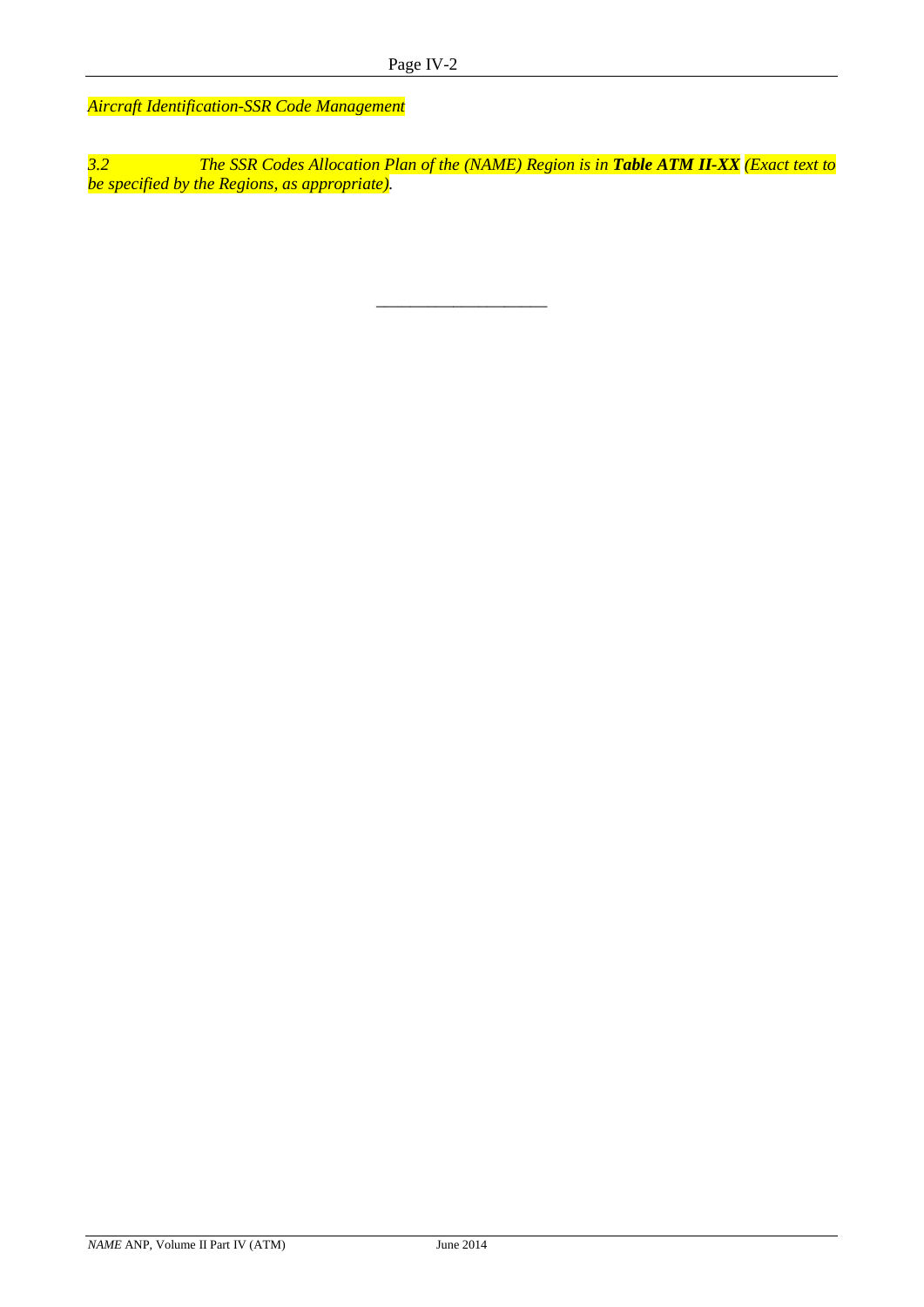# EXAMPLES FOR SPECIFIC REGIONAL REQUIREMENTS

#### **Table ATM II-AFI-XX - SSR Code Allocation Plan**

| State/FIR   | Domestic Codes | Domestic Codes | <b>Transit Codes</b> | <b>Transit Codes</b> |
|-------------|----------------|----------------|----------------------|----------------------|
| AAAA        | 2200-2277      | 2501-2577      | 6701-6777            | 0401-0477            |
| <b>BBBB</b> | 2100-2177      |                | 3300-3377            |                      |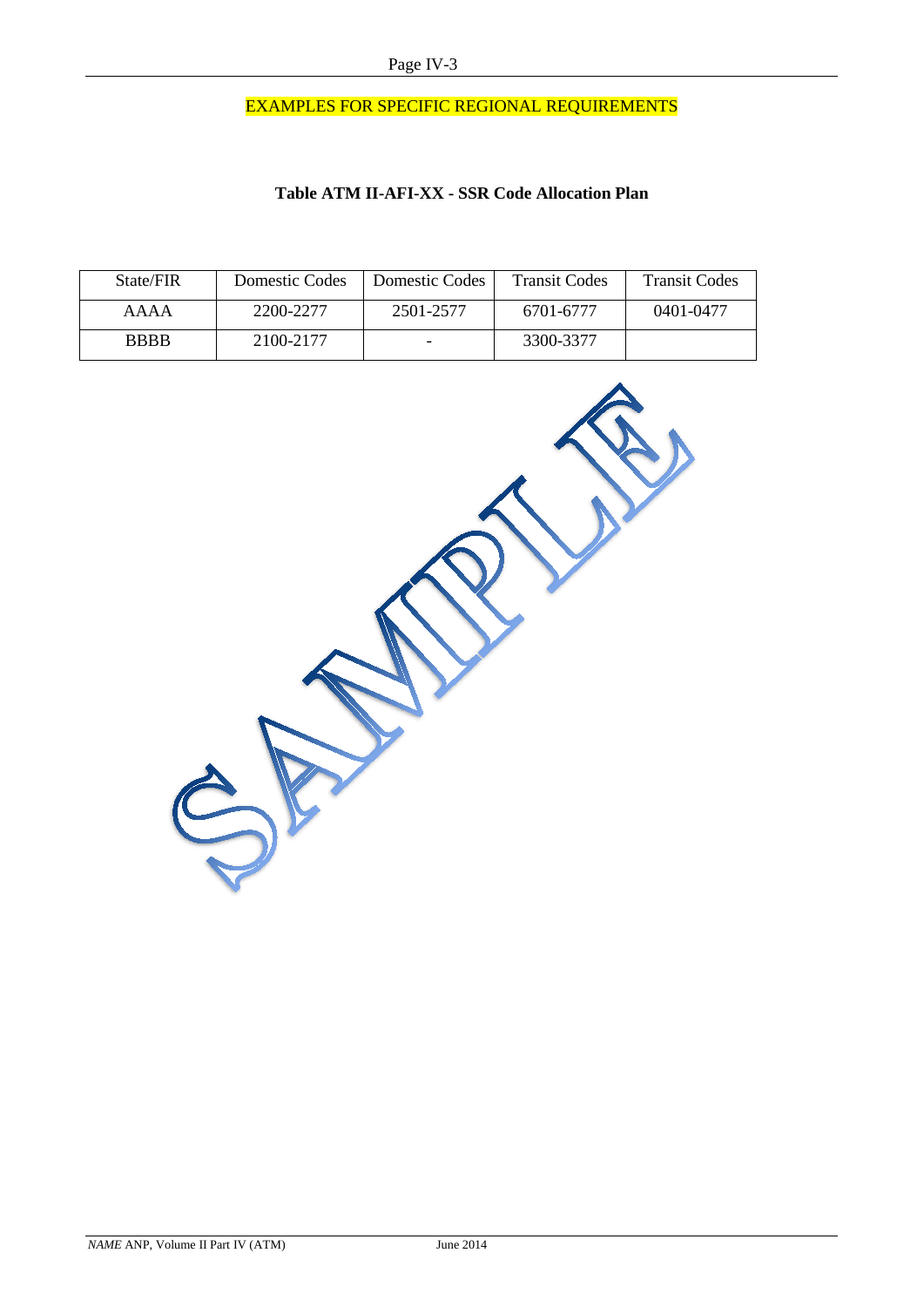#### EXAMPLE FOR SPECIFIC REGIONAL REQUIREMENTS

#### **Table ATM II-AFI-XX (NAME) Region ATS Routes**

#### **EXPLANATION OF THE TABLE**

#### *Column*

- *1 Designator of ATS route and Type (Conventional, RNAV5 or RNAV1 etc.)*
- 2 **Significant points defining the ATS routes. Only promited locations have been listed.** *Additional points where facilities are provided to complete navigational guidance along a route, but not otherwise marking significant characteristics of the route (change of heading route) of centre line, intersection with other routes, etc.* **have not been included.**  $\frac{1}{2}$  **have not** *orm Uy not been included. Locations shown in parentheses indicate significant points side the Region.*
- *Note 1. Not representing the operator's requirements. Operator's requirements are and/or navaids are shown in square brackets ([ ]).*
- *Note 2. Subject to further study. Including the analyzion aid coverage.*
- *Note 3 Subject to military agreement.*
- *Note 4. Not acceptable at present.*
- *Note 5. At present, implementation ble only during specific periods (e.g. weekends, nights, etc.,*  $\overline{\phantom{a}}$ *as published).*
- *Note 6. At present, implement of the NAV route only possible above FL 300, or as published.*
- *Note 7. Unidirectional use.*
- *Note 8. For ATS <u>or part thereof is RNAV 1</u>*

*Whenever reference to name is made in Table ATM II-XX in connection with the above notes, the following abbreviations, based on nose indicated in Location Indicators (Doc 7910), are used:* 

- HE Egypt
- HL Libyan Araba Amahiriya
- HS Sudan
- OB Bahrain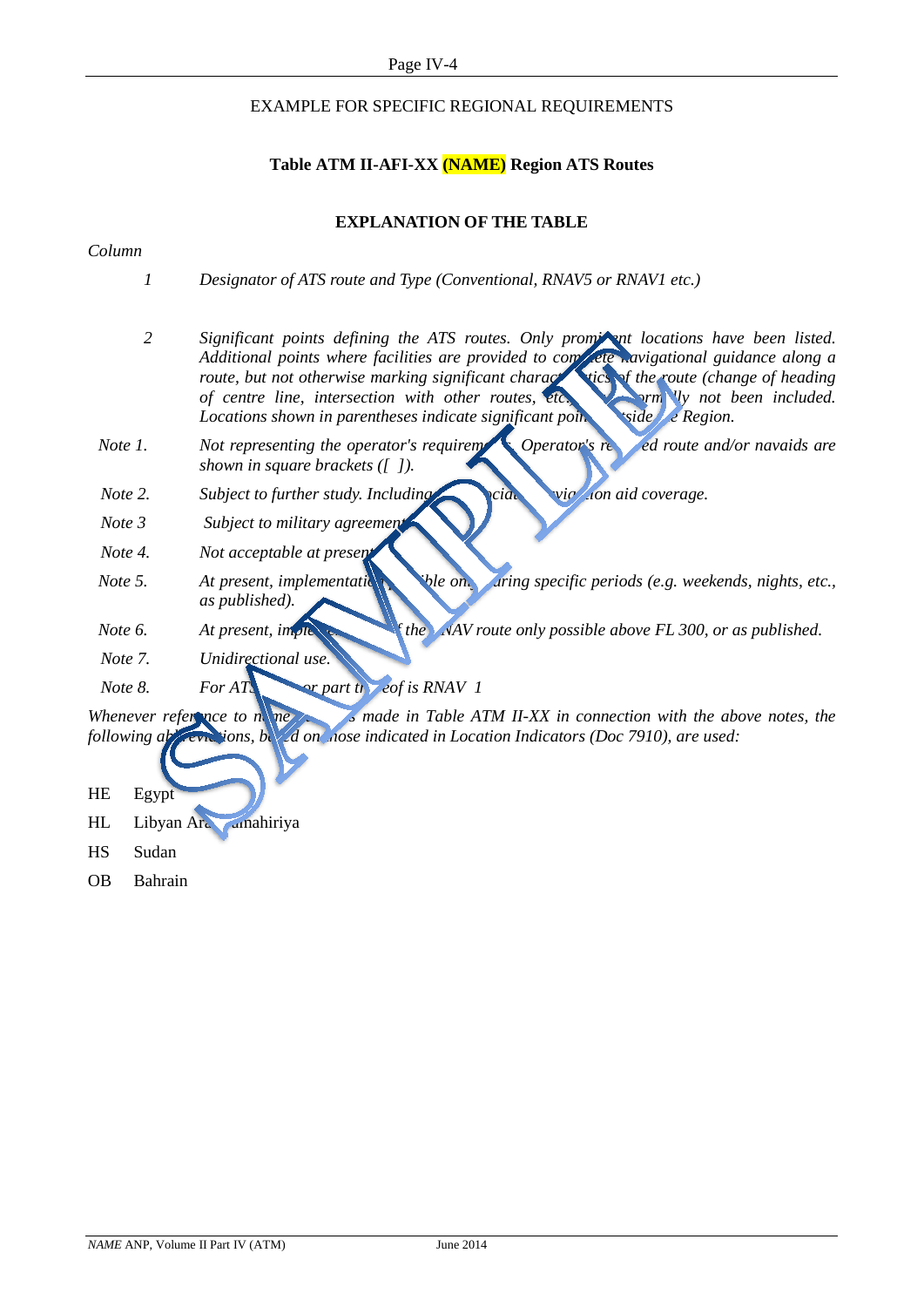**LOWER AIRSPACE UPPER AIRSPACE**

| Designator<br>Type | <b>Significant Points</b><br>$\overline{2}$       | Designator<br>Type<br>1 | <b>Significant Points</b><br>$\mathfrak{2}$ |
|--------------------|---------------------------------------------------|-------------------------|---------------------------------------------|
| 1                  |                                                   |                         |                                             |
| A1                 | <b>METRU 340000N 0250900E</b>                     | UA1                     | METP 340000N 0250900E                       |
|                    | SOKAL 323601N 0273706E                            |                         | KAI 323601N 0273706E                        |
|                    | KATEX 320701N 0282436E                            |                         | 970 V 0282436E                              |
|                    | BOPED 312939N 0292655E                            |                         | 20 J9N 0292655E<br><b>BOPL</b>              |
|                    | 311113N<br><b>ALEXANDRIA</b><br>(NOZ)<br>0295701E |                         | ALI XA DRIA<br>(NOZ)<br>311113N<br>0295 HE  |
|                    | MENKU 310531N 0301806E                            |                         | ENKU 310531N 0301806E                       |
|                    | CAIRO (CVO) 300532N 03122<br><b>18F</b>           |                         | CAIRO (CVO) 300532N 0312318E                |
|                    |                                                   |                         |                                             |
| A16                | RASDA 330600N 0305700E                            | A16                     | RASDA 330600N 0305700E                      |
|                    | <b>MELDO 320201M</b>                              |                         | MELDO 320201N 03104406E                     |
|                    | <b>BALTIM (BLT) 31314 W 05.</b><br><b>35E</b>     |                         | BALTIM (BLT) 313144N 0311035E               |
|                    | <b>ON 0311035.</b><br>DEGDI 31                    |                         | DEGDI 311429N 0311035E                      |
|                    | CAIRO (CV<br>312318E                              |                         | CAIRO (CVO) 300532N 0312318E                |
|                    |                                                   |                         |                                             |
| A408               | AE GWZ                                            | <b>UA408</b>            | (ADDIS ABABA) GWZ                           |
|                    | <b>SALEH 14 000N 0420000E</b>                     |                         | <b>SALEH 140000N 0420000E</b>               |
|                    | ORN. 1416.2N04236.9E                              |                         | ORNIS 1416.2N04236.9E                       |
|                    | HODEIDAH 1446.4N 04259.2E                         |                         | HODEIDAH 1446.4N 04259.2E                   |
|                    |                                                   |                         |                                             |
| A411               | BNINA (BNA) 3207.28N 0201513E                     | <b>UA411</b>            | BNINA (BNA) 3207.28N 0201513E               |
|                    | NASER 3151.2N 2355.3E                             |                         | NASER 3151.2N 2355.3E                       |
|                    | LOSUL 314100N 250800E                             |                         | LOSUL 314100N 250800E                       |
|                    | SIDI BARANI (BRN)<br>313532N<br>260020E           |                         | SIDI BARANI (BRN)<br>313532N<br>260020E     |

\_\_\_\_\_\_\_\_\_\_\_\_\_\_\_\_\_\_\_\_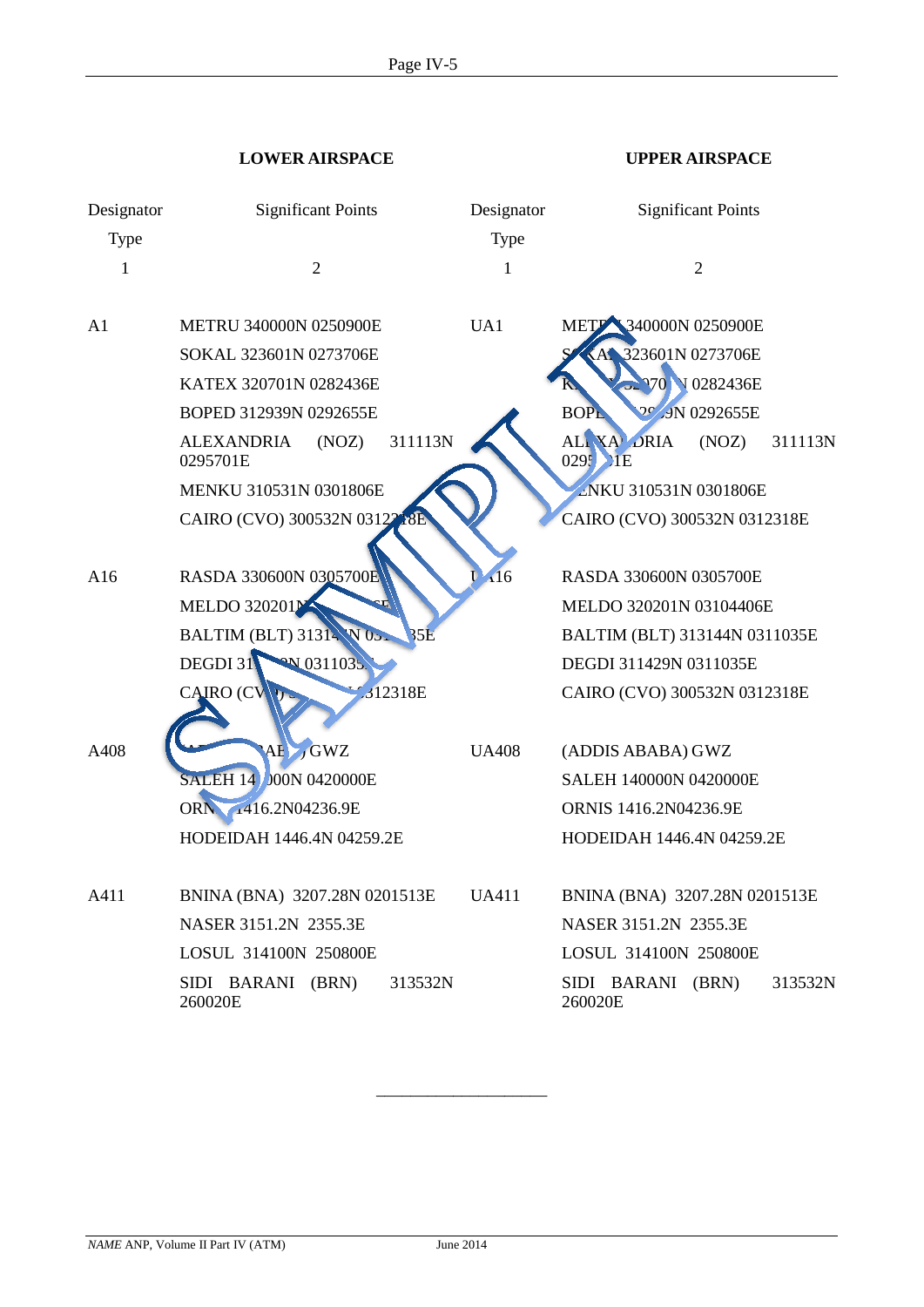#### **(***NAME***) ANP, VOLUME II**

#### **PART V – METEOROLOGY (MET)**

#### **1. INTRODUCTION**

1.1 This part of the (*NAME*) ANP, Volume II, complements the provisions in the ICAO SARPs and PANS related to aeronautical meteorology (MET). It contains dynamic plan elements related to the assignment of responsibilities to States for the provision of MET facilities and services within a specified area in accordance with Article 28 of the *Convention on International Civil Aviation* (Doc 7300); and mandatory requirements related to the MET facilities and services to be implemented by States in accordance with regional air navigation agreements. Such agreement indicates a commitment on the part of the States concerned to implement the requirements specified.

#### **2. GENERAL REGIONAL REQUIREMENTS**

#### *Meteorological offices*

2.1 In the *(NAME)* Region(s), meteorological watch offices (MWO) have been designated to maintain continuous watch on meteorological conditions affecting flight operations within their area(s) of responsibility, as indicated at **Table MET II-1**.

#### *Meteorological observations and reports*

2.2 In the *(NAME)* Region(s), routine observations, issued as a METAR, should be made throughout the 24 hours of each day at intervals of one hour or, for RS and AS designated aerodromes<sup>[1](#page-25-0)</sup>, at intervals of one half-hour at aerodromes as indicated in **Table MET II-2**. For aerodromes included on the VHF VOLMET broadcast as indicated in **Table MET II-3**, routine observations, issued as METAR, should be made throughout the 24 hours of each day. *(at intervals of one half-hour) [if applicable]*.

2.3 At aerodromes that are not operational throughout 24 hours, METAR should be issued at least 3 hours prior to the aerodrome resuming operations in the *(NAME)* Region(s).

#### *Forecasts*

2.4 In the *(NAME)* Region(s), an aerodrome forecast, issued as a TAF, should be for the aerodromes indicated in **Table MET II-2**.

2.5 In the *(NAME)* Region(s), the period of validity of a routine TAF should be of 9-, 24-, or 30 hours to meet the requirements indicated in **Table MET II-2**.

2.6 In the *(NAME)* Region(s), the forecast maximum and minimum temperatures expected to occur during the period of validity, together with their corresponding day and time of occurrence, should be included in TAF at aerodromes indicated in **Table MET II-2**.

2.7 In the *(NAME)* Region(s), landing forecasts (prepared in the form of a trend forecast) should be provided at aerodromes indicated in **Table MET II-2**.

<span id="page-25-0"></span><sup>&</sup>lt;sup>1</sup> Refer to Table AOP II-1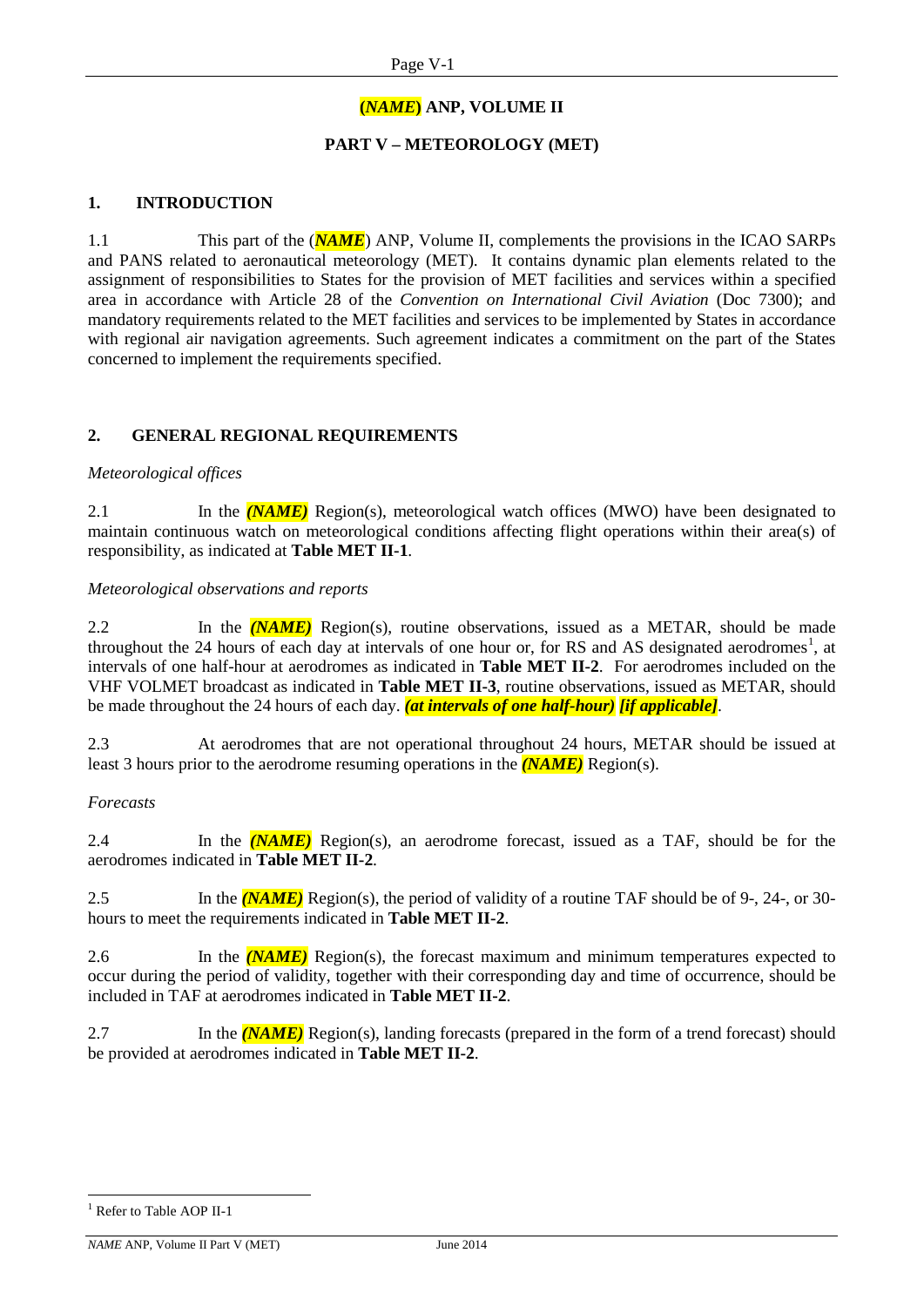*Requirements for and use of communications*

2.8 Operational meteorological information prepared as METAR, SPECI and TAF for aerodromes indicated in **Table MET II-2**, and SIGMET *and AIRMET [if applicable]* messages prepared for flight information regions or control areas indicated in **Table MET II-1**, should be disseminated to the international OPMET databanks designated for the *(NAME)* Region(s) (namely *NAME* of OPMET databank) and to the centre designated for the operation of the aeronautical fixed service satellite distribution system (SADIS) and the Internet-based service (Secure SADIS FTP) and/or WIFS in the *(NAME)* Region(s).

2.9 SIGMET messages should be disseminated to other meteorological offices in the *(NAME)* Region(s). *(in accordance with the regional OPMET bulletin exchange scheme) [if applicable]*

2.10 Special air-reports that do not warrant the issuance of a SIGMET should be disseminated to other meteorological offices in the *(NAME)* Region(s). *(in accordance with the regional OPMET bulletin exchange scheme) [if applicable]*

2.11 In the *(NAME)* Region(s), meteorological information for use by aircraft in flight should be supplied through VOLMET broadcasts.

2.12 In the *(NAME)* Region(s), the aerodromes for which METAR and SPECI are to be included in VOLMET broadcasts, the sequence in which they are to be transmitted and the broadcast time, is indicated in **Table MET II-3**.

#### **3. SPECIFIC REGIONAL REQUIREMENTS**

*EXAMPLES*

#### *Meteorological observations and reports*

*3.1 For the EUR Region, routine observations, issued as METAR, should be made throughout the 24 hours of each day at intervals of one half-hour.*

*3.2 In the (NAME) Region, aeronautical meteorological stations have been established on offshore structures or at other points of significance in support of helicopter operations to offshore structures, as indicated at Table MET II-X (Former MET 1C Offshore structures). [if applicable]*

*3.4 In the (NAME) Region, information on the sea-surface temperature and the state of the sea or the significant wave height from aeronautical meteorological stations established on offshore structures in support of helicopter operations should be included as supplementary information in METAR and SPECI as indicated in Table MET II-X (MET 1C Offshore structures). [if applicable]*

*3.5 In the (NAME) Region, information on the state of the runway should be included as supplementary information in METAR and SPECI as indicated in Table MET II-2 (Former MET 1A Aerodrome meteorological offices). [if applicable]*

*3.6 In the (NAME) Region, GAMET area forecasts and/or area forecasts for low-level flights in chart form prepared in support of the issuance of AIRMET information, and AIRMET information for lowlevel flights relevant to the whole route, should be supplied to operators and flight crew members and kept up to date. Section II of the GAMET area forecast should include information, in addition to the provisions in Annex 3, as contained at Appendix MET LLF to Part V (MET). [if applicable]*

*AIRMET information*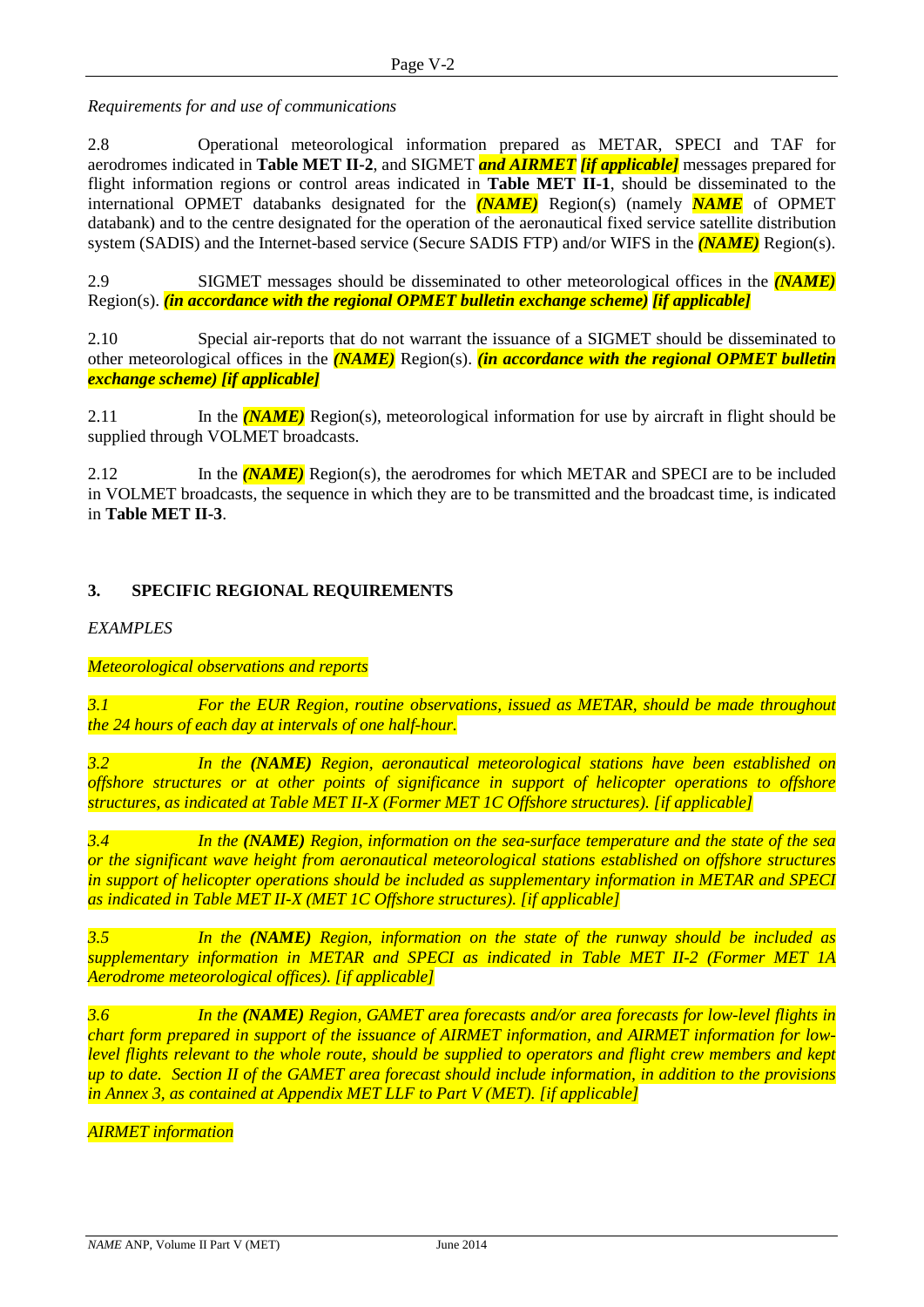*3.7 In the (NAME) Region, AIRMET information should be issued by a MWO for its areas of responsibility as indicated in Table MET II-1 (Former MET 1B Meteorological watch offices). [if applicable]*

#### *OPMET information*

*3.8 In the EUR Region, The details of the exchange scheme to be used the OPMET information is given in the EUR Region – EUR OPMET Data Management Handbook (EUR Doc 018). [if applicable]*

*Service for operators and flight crew members*

*3.9 In the (NAME) Region, meteorological information for pre-flight planning by operators of helicopters flying to offshore structures as indicated in Table MET II-X (Former MET 1C Offshore structures) should include data covering the layers from sea level to FL 100. Particular mention should be made of [the expected surface visibility, the amount, type (where available), base and tops of cloud below FL 100, the sea state and sea-surface temperature, the mean sea-level pressure and the occurrence or expected occurrence of turbulence and icing]. [if applicable]*

*3.10 In the APAC Region, scheduled VOLMET broadcasts should contain TAF and SIGMET.*

*3.11 In the APAC Region, METAR, SPECI and TAF should be available for uplink to aircraft in flight via D-VOLMET.*

\_\_\_\_\_\_\_\_\_\_\_\_\_\_\_\_\_\_\_\_\_\_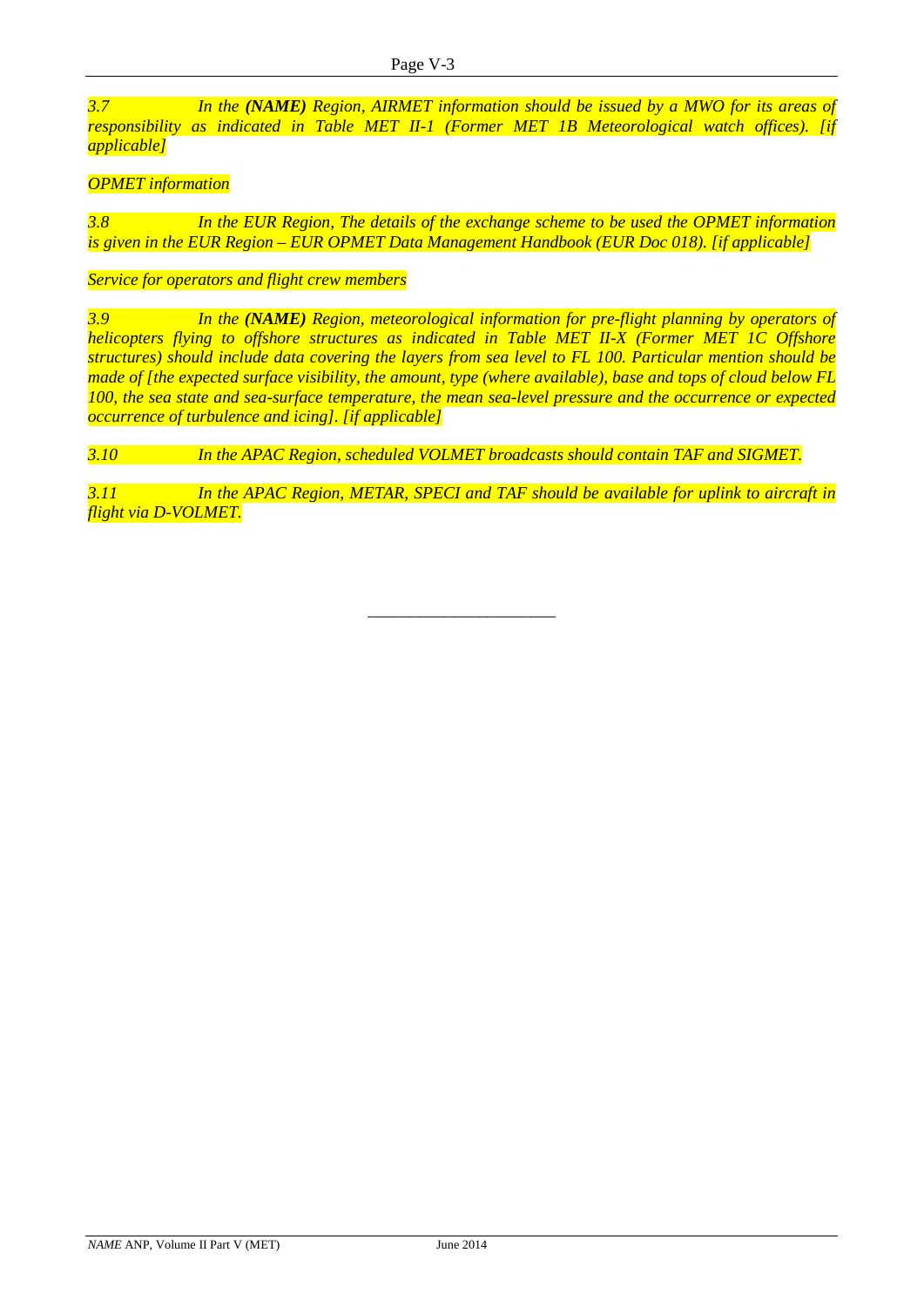#### **TABLE MET II-1 - METEOROLOGICAL WATCH OFFICES EXPLANATION OF THE TABLE**

#### **Column**

- 1 Name of the State where meteorological service is required
- 2 Name of the flight information region (FIR) or control area (CTA) where meteorological service is required

*Note: The name is extracted from the ICAO Location Indicators (Doc 7910) updated quarterly. If a State wishes to change the name appearing in Doc 7910 and this table, ICAO should be notified officially.*

- 3 ICAO location indicator of the FIR or CTA
- 4 Name of the meteorological watch office (MWO) responsible for the provision of meteorological service for the FIR or CTA

*Note: The name is extracted from the ICAO Location Indicators (Doc 7910) updated quarterly. If a State wishes to change the name appearing in Doc 7910 and this table, ICAO should be notified officially.*

- 5 ICAO location indicator of the responsible MWO
- 6 Requirement for SIGMET information (excluding for volcanic ash and for tropical cyclones) to be provided by the MWO for the FIR or CTA concerned, where:
	- Y Yes, required
	- N No, not required
- 7 Requirement for SIGMET information for volcanic ash to be provided by the MWO for the FIR or CTA concerned, where:
	- Y Yes, required
	- N No, not required
- 8 Requirement for SIGMET information for tropical cyclone to be provided by the MWO for the FIR or CTA concerned, where:
	- Y Yes, required
	- N No, not required
- 9 Requirement for AIRMET information to be provided by the MWO for the FIR or CTA concerned, where
	- Y Yes, required
	- N No, not required

| <b>State</b>   | FIR or CTA where meteorological<br>service is required |                    | <b>Responsible meteorological</b><br>watch office | Meteorological service to be<br>provided |                                    |                                         |                                  |          |
|----------------|--------------------------------------------------------|--------------------|---------------------------------------------------|------------------------------------------|------------------------------------|-----------------------------------------|----------------------------------|----------|
|                | <b>Name</b>                                            | Indicator<br>ocati | <b>Name</b>                                       | Indicator<br>ocation                     | <b>SIGMET</b><br>(S <sub>M</sub> ) | <b>SIGNET</b><br>$\widehat{\mathbf{z}}$ | <b>SIGNET</b><br>$\mathbf{W}$ C) | 局        |
|                |                                                        |                    |                                                   |                                          | 6                                  | 7                                       | 8                                | 9        |
| <b>Albania</b> | <b>TIRANA FIR/ACC</b>                                  | <b>LAAA</b>        | <b>TIRANA</b>                                     | <b>LATI</b>                              | Y                                  | Y                                       |                                  | N        |
| $\cdots$       | $\cdots$                                               | $\cdots$           | $\cdots$                                          | $\cdots$                                 | $\cdots$                           | $\cdots$                                |                                  | $\cdots$ |
|                |                                                        |                    |                                                   |                                          |                                    |                                         |                                  |          |

\_\_\_\_\_\_\_\_\_\_\_\_\_\_\_\_\_\_\_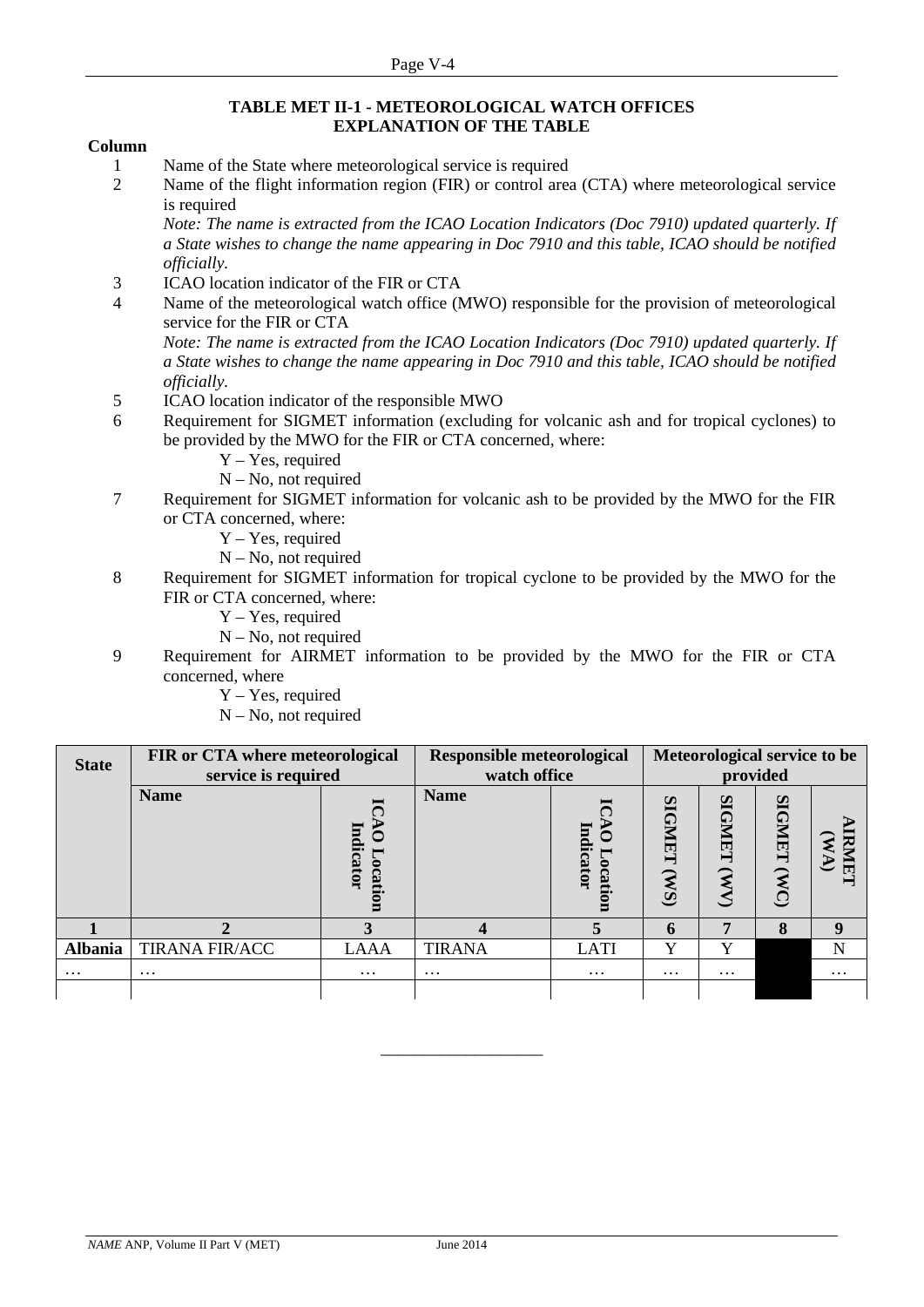#### **TABLE MET II-2 - AERODROME METEOROLOGICAL OFFICES EXPLANATION OF THE TABLE**

#### **Column**

1 Name of the State where meteorological service is required

2 Name of the AOP aerodrome where meteorological service is required *Note: The name is extracted from the ICAO Location Indicators (Doc 7910) updated quarterly. If a State wishes to change the name appearing in Doc 7910 and this table, ICAO should be notified officially.*

- 3 ICAO location indicator of the AOP aerodrome
- 4 Designation of AOP aerodrome:

RG - international general aviation, regular use

RS - international scheduled air transport, regular use

RNS - international non-scheduled air transport, regular use

AS - international scheduled air transport, alternate use

- ANS international non-scheduled air transport, alternate use
- 5 Name of the aerodrome meteorological office responsible for the provision of meteorological service

*Note: The name is extracted from the ICAO Location Indicators (Doc 7910) updated quarterly. If a State wishes to change the name appearing in Doc 7910 and this table, ICAO should be notified officially.*

6 ICAO location indicator of the responsible aerodrome meteorological office

7 Requirement for METAR/SPECI from the aerodrome concerned, where:

- Y Yes, required
- $N No$ , not required
- 8 Requirement for information on the state of the runway provided by the appropriate airport authority to be included as supplementary information in METAR/SPECI from the aerodrome concerned, where:
	- Y Yes, required
	- N No, not required
- 9 Requirement for trend forecast to be appended to METAR/SPECI from the aerodrome concerned, where
	- Y Yes, required
	- N No, not required
- 10 Requirement for TAF from the aerodrome concerned, where
	- C Requirement for 9-hour validity aerodrome forecasts in TAF code (9H)
	- T Requirement for 18/24-hour validity aerodrome forecasts in TAF code (18/24H)
	- X Requirement for 30-hour validity aerodrome forecasts in TAF code (30H)
	- N No, not required
- 11 Requirement for maximum and minimum temperature (expected to occur during the period of validity of the TAF) to be included in TAF from the aerodrome concerned, where:
	- Y Yes, required
	- $N No$ , not required
- 12 Availability of METAR/SPECI and TAF from the aerodrome concerned, where:

F – Full availability : OPMET information as listed issued for the aerodrome all through the 24-hour period

P – Partial availability: OPMET information as listed not issued for the aerodrome for the entire 24-hour period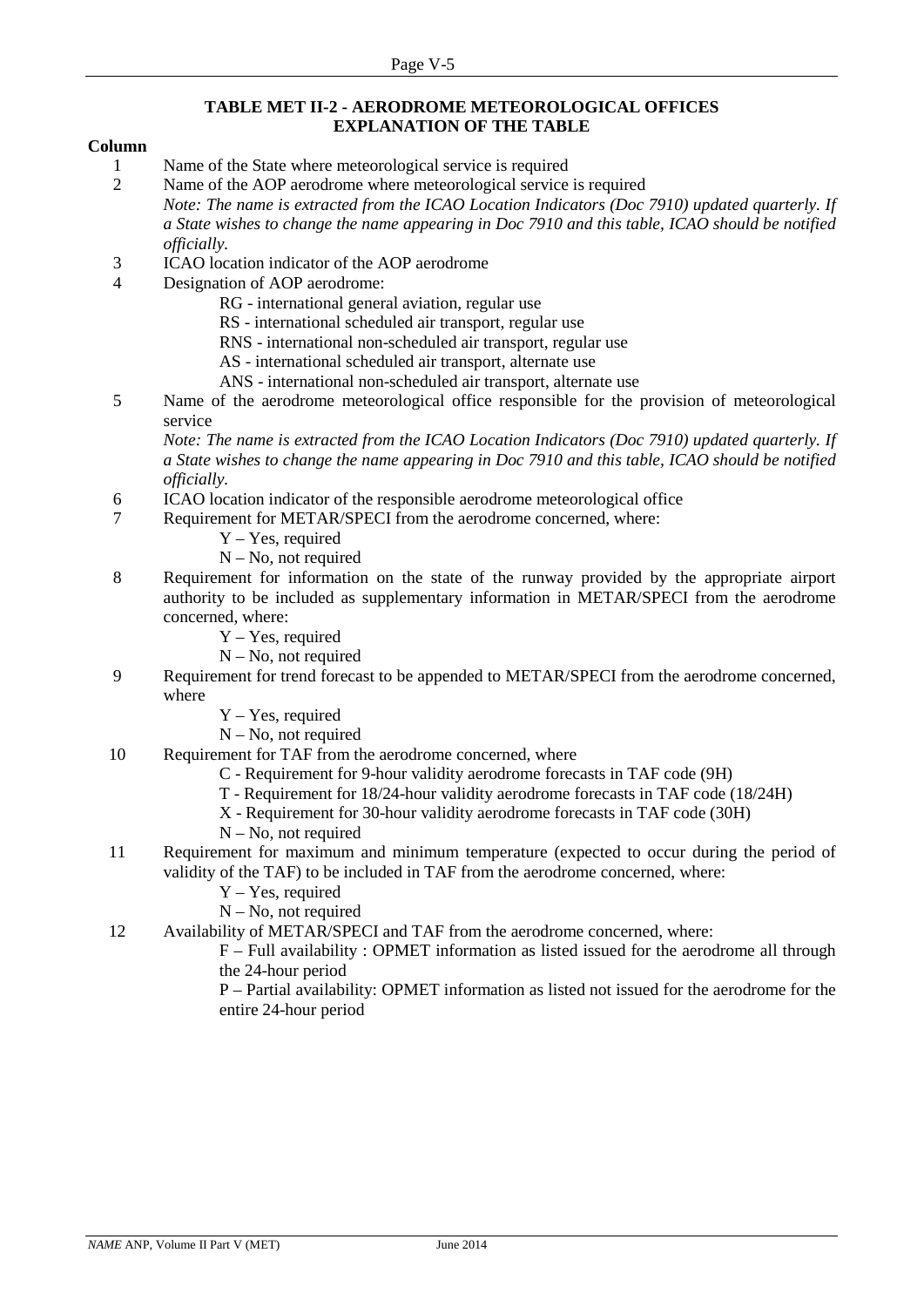| TABLE MET 11-2 - AERODROME METEOROLOGICAL OFFICES |                                 |                             |                  |                              |                              |                    |                                  |                         |          |           |                |
|---------------------------------------------------|---------------------------------|-----------------------------|------------------|------------------------------|------------------------------|--------------------|----------------------------------|-------------------------|----------|-----------|----------------|
|                                                   | <b>AOP</b> aerodrome where      |                             |                  |                              | <b>Responsible aerodrome</b> |                    |                                  | <b>Observations and</b> |          |           |                |
|                                                   | meteorological service is to be |                             |                  | meteorological office        |                              |                    | forecasts to be provided         |                         |          |           |                |
|                                                   | provided                        |                             |                  |                              |                              |                    |                                  |                         |          |           |                |
| <b>State</b>                                      | <b>Name</b>                     | Indicator<br><i>ocation</i> | <b>Use</b>       | <b>Name</b>                  | Indicator<br>Ō<br>Locati     | <b>METAR/SPECI</b> | <b>State</b><br>гипуау<br>of the | Trend forecast          | TAF      | emperatur | an<br>ᆔ        |
|                                                   | $\mathbf{2}$                    | 3                           | $\boldsymbol{4}$ | 5                            | 6                            | 7                  | 8                                | 9                       | 10       | 11        | 12             |
| <b>Algeria</b>                                    | ADRAR/TOUAT-                    | <b>DAUA</b>                 | <b>RS</b>        | ADRAR/TOUAT-                 | <b>DAUA</b>                  | Y                  | N                                | N                       | N        | N         | $\overline{F}$ |
|                                                   | <b>CHEIKH</b><br><b>SIDI</b>    |                             |                  | <b>CHEIKH</b><br><b>SIDI</b> |                              |                    |                                  |                         |          |           |                |
|                                                   | <b>MOHAMED</b>                  |                             |                  | <b>MOHAMED</b>               |                              |                    |                                  |                         |          |           |                |
|                                                   | <b>BELKEBIR</b>                 |                             |                  | <b>BELKEBIR</b>              |                              |                    |                                  |                         |          |           |                |
| $\cdots$                                          | $\cdots$                        | $\cdots$                    | $\cdots$         | $\cdots$                     | $\cdots$                     | $\cdots$           | $\cdots$                         | $\cdots$                | $\cdots$ | $\cdots$  | $\cdots$       |
|                                                   |                                 |                             |                  |                              |                              |                    |                                  |                         |          |           |                |

\_\_\_\_\_\_\_\_\_\_\_\_\_\_\_\_\_\_\_

# **TABLE MET II-2 - AERODROME METEOROLOGICAL OFFICES**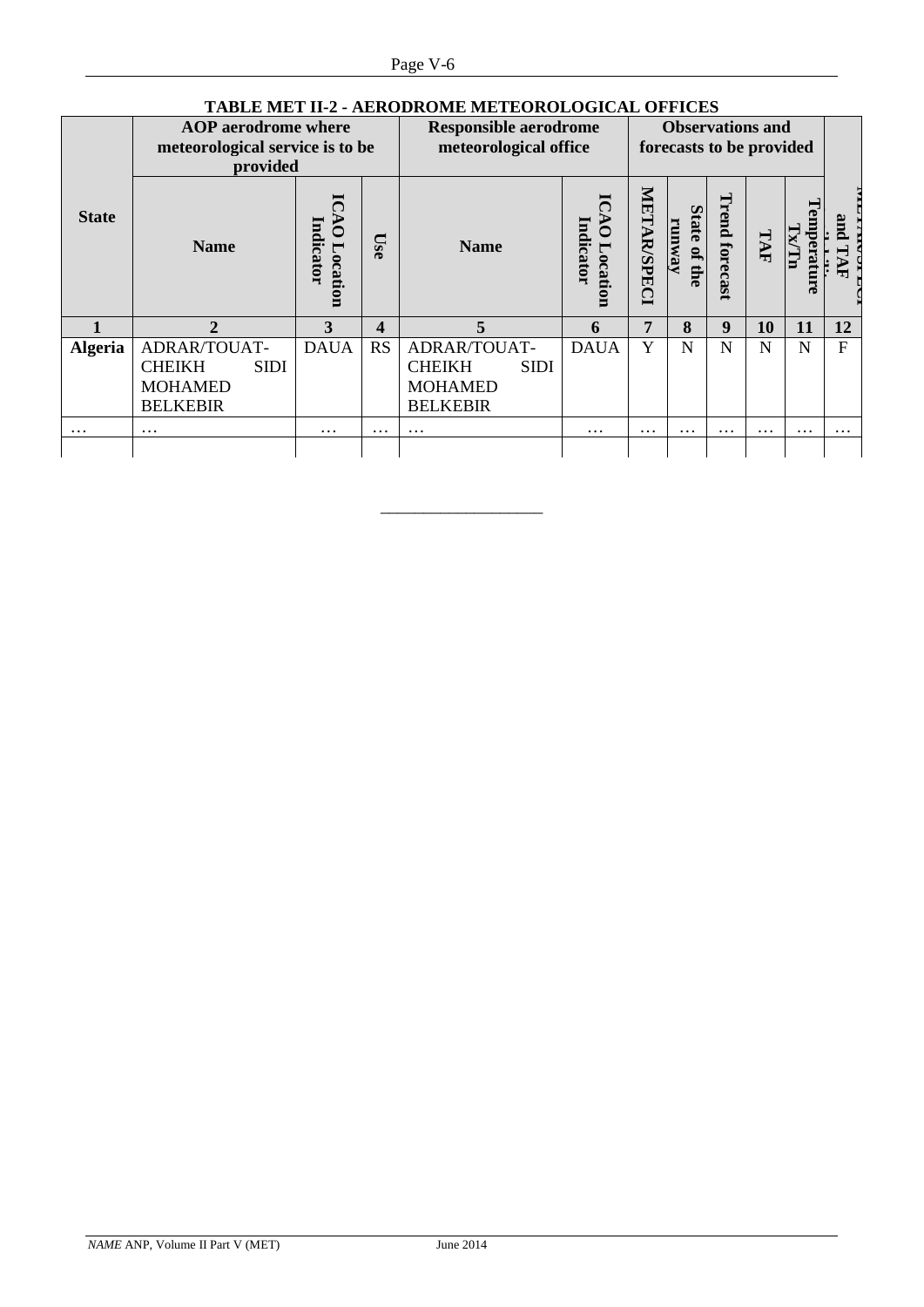# **TABLE MET II-3 – VOLMET BROADCASTS [FORMER ATS 2]**

#### EXPLANATION OF THE TABLE

The transmitting station appears at the top of each block.

Names in lower case letters indicate aerodromes for which reports (routine or selected special) are required. Names in upper-case letters indicate aerodromes for which forecasts are required.

#### *Example:*

| Tokyo                                                                                                          | Hong Kong                                                                |                                                                                              | Auckland                                                                                            |
|----------------------------------------------------------------------------------------------------------------|--------------------------------------------------------------------------|----------------------------------------------------------------------------------------------|-----------------------------------------------------------------------------------------------------|
| $10 - 15$<br>$40 - 45$                                                                                         | $15 - 20$<br>$45 - 50$                                                   | $20 - 25$                                                                                    | $50 - 55$                                                                                           |
| Tokyo (Narita)<br>Tokyo (Haneda)<br>Sapporo<br>Nagoya (Chubu Centrair)<br>Osaka (Kansai)<br>Fukuoka<br>Incheon | Hong Kong<br>Naha<br>Taibei<br>Gaoxiong<br>Manila<br>Mactan<br>Guangzhou | Auckland<br>Christchurch<br>Wellington<br>Nadi<br>Faleolo*<br>Nouméa<br>Rarotonga*<br>Tahiti | Auckland<br>Christchurch<br>Wellington<br>Nadi<br>Faleolo*<br><b>Nouméa</b><br>Pago Pago*<br>Tahiti |
| <b>SIGMET</b>                                                                                                  | <b>SIGMET</b>                                                            | <b>SIGMET</b>                                                                                | <b>SIGMET</b>                                                                                       |
| TOKYO (NARITA)<br><b>OSAKA (KANSAI)</b>                                                                        | <b>HONG KONG</b>                                                         | <b>NADI</b><br><b>NOUMÉA</b>                                                                 | <b>AUCKLAND</b><br><b>CHRISTCHURCH</b>                                                              |

\_\_\_\_\_\_\_\_\_\_\_\_\_\_\_\_\_\_\_

\* No TREND available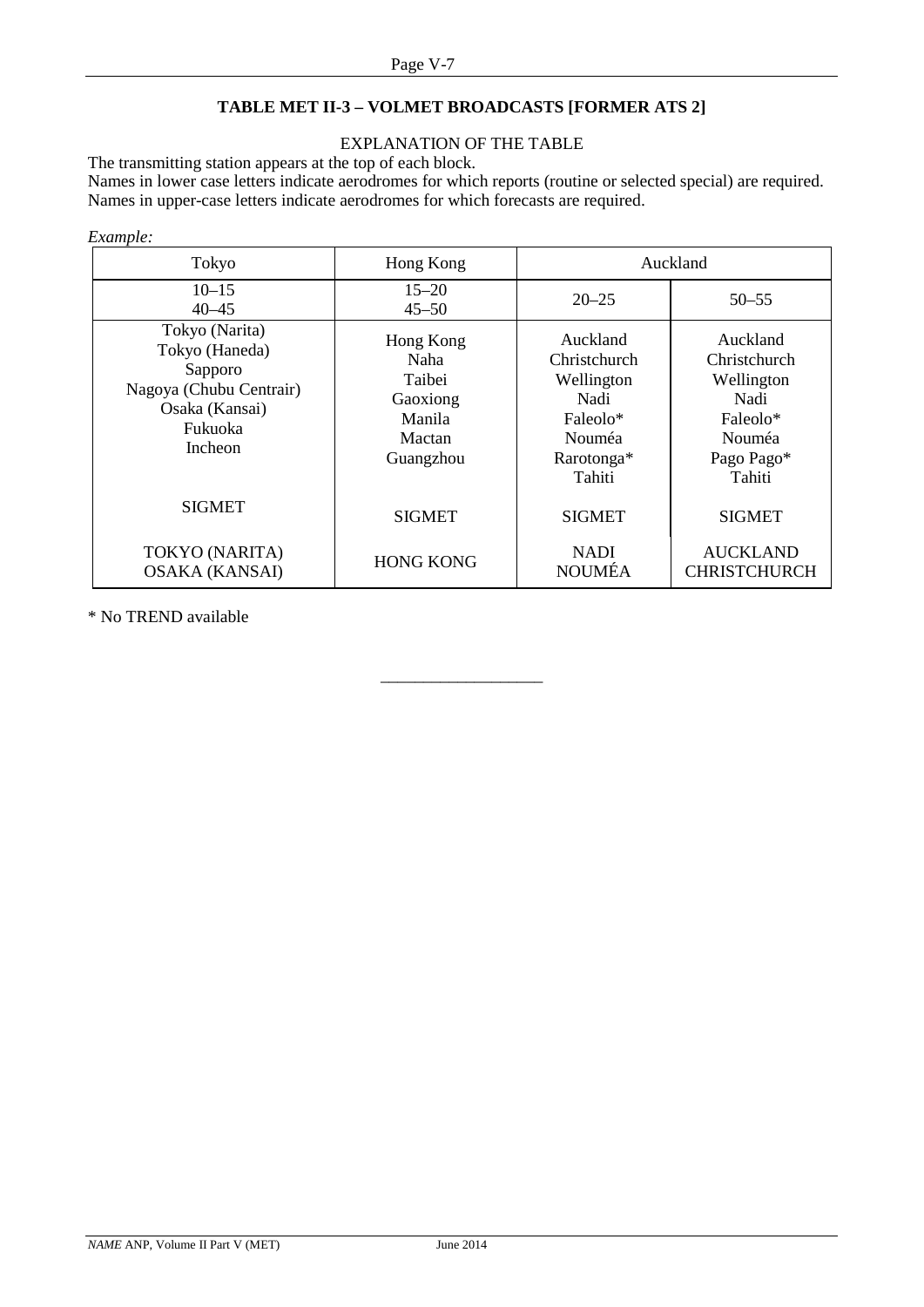#### EXAMPLE FOR SPECIFIC REGIONAL REQUIREMENTS **TABLE MET II-EUR-1 -OFFSHORE STRUCTURES EXPLANATION OF THE TABLE**

#### **Column**

- 1 Name of the State where meteorological service is required
- 2 Name of the offshore structure where meteorological service is required *Note: The name is extracted from the ICAO Location Indicators (Doc 7910) updated quarterly. If a State wishes to change the name appearing in Doc 7910 and this table, ICAO should be notified officially.*
- 3 ICAO location indicator of the offshore structure
- 4 Latitude of the offshore structure (in the form Nnnnn or Snnnn)
- 5 Longitude of the offshore structure (in the form Ennnnn or Wnnnnn)
- 6 Name of the meteorological office responsible for the provision of meteorological service *Note: The name is extracted from the ICAO Location Indicators*  $\sqrt{Q}$ *oc 7910) updated quarterly. If a State wishes to change the name appearing in Doc 7910 and answeble, ICAO should be notified officially.*
- 7 ICAO location indicator of the responsible meteorological of
- 8 Availability of information on the sea surface temperature supple entary information in METAR/SPECI from the offshore structure concerned, where:
	- Y Yes, available
	- N No, not available
- 9 Availability of information on the state sea or sea or significant wave height as supplementary information in METAR/SPECI from  $\blacklozenge$  ffshore structure concerned, where:
	- Y Yes, available
	- $N No$ , not available
- 10 Availability of forecasts from the value of  $\frac{1}{2}$  concerned, where:
	- Y Yes, available  $N - No$ , not as

#### **EUR REGION ONLY**

| <b>State</b>  | Offshowstructure were<br>wrice is be<br>meteorolo<br>$\mathbf{r}_{0}$ |             |          |                | <b>Responsible</b><br>meteorological<br>office |                    | <b>Availability of</b><br>supplementary information<br>in METAR/SPECI |                                                             |                       |
|---------------|-----------------------------------------------------------------------|-------------|----------|----------------|------------------------------------------------|--------------------|-----------------------------------------------------------------------|-------------------------------------------------------------|-----------------------|
|               |                                                                       | mone:       | Latitude | Longitude      | <b>Name</b>                                    | dicator<br>ocation | Sea surface<br>temperature                                            | <b>State of the</b><br>sea or<br>significant<br>wave height | vailability<br>ecasts |
|               |                                                                       | 3           |          | $\overline{a}$ | 6                                              | 7                  | 8                                                                     | 9                                                           | 10                    |
| <b>Norway</b> | <b>EKOFISK</b>                                                        | <b>ENEK</b> | N5632    | E00312         | $\cdots$                                       | $\cdots$           |                                                                       | Y                                                           | $\mathbf{v}$          |
| $\cdots$      | $\cdots$                                                              | $\cdots$    |          | $\cdots$       | $\cdots$                                       | $\cdots$           | $\cdots$                                                              | $\cdots$                                                    | $\cdots$              |
|               |                                                                       |             |          |                |                                                |                    |                                                                       |                                                             |                       |

\_\_\_\_\_\_\_\_\_\_\_\_\_\_\_\_\_\_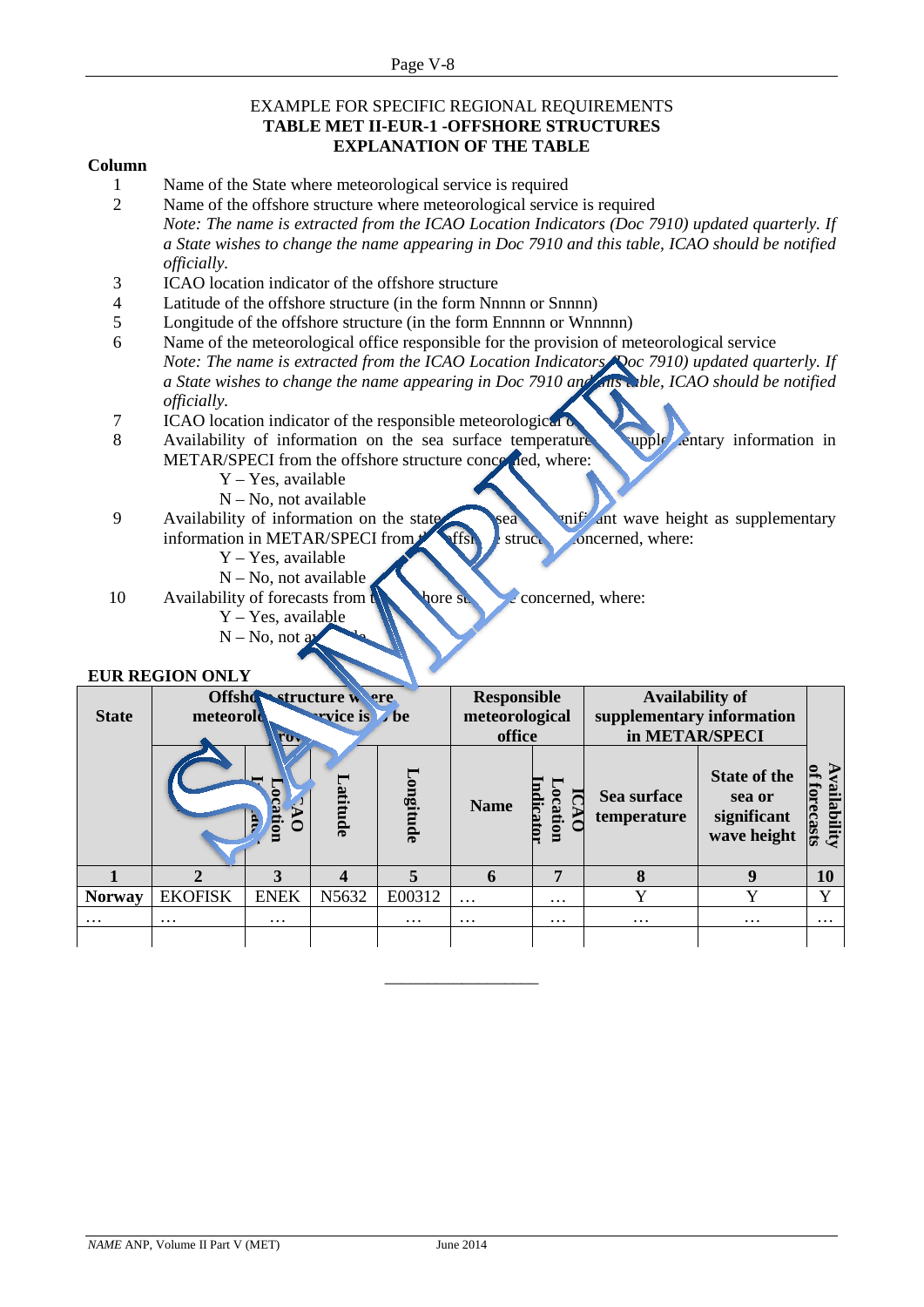#### EXAMPLE FOR SPECIFIC REGIONAL REQUIREMENTS **Appendix MET LLF to Part V (MET) Volume II EUR REGION ONLY**

In the EUR Region, Section II of the GAMET area forecast should include the following information in addition to the provisions in Annex 3:

- a) Short description of general weather situation in addition to the description of pressure centres and fronts;
- b) Information about mean surface wind also for values less than 15 m/s (30kt);
- c) Upper wind and temperature in mountainous areas for altitude 15000ft, or higher if necessary; *Note – Upper wind and temperature information should have a horizontal resolution no more than 500km;*
- d) Information about widespread surface visibility of  $5000 \text{ m}$  or  $\epsilon$  or  $\epsilon$  with the weather phenomena (if any) causing a reduction of visibility and inserted  $\mathbf{b}$  and upper wind and cloud information;
- e) State of the sea and sea surface temperature; and *Note – States under whose jurisdiction off-shore structure of order points of significance in support of off-shore helicopter operations are located showing consultation with the appropriate operators, establish or arrange for the information on the sea of the sea surface temperature to be included in all low-level area forecasts.*
- f) An outlook concerning expected hazardous weather phenomena during the following validity period.

*Note 1. – When the area forecast for a level flight is issued as a GAMET, the following regional procedures should be followed:*

- *i.* the term "widespread" should be used to *indicate a spatial coverage of more than 75 per cent of the area concerned; and*
- *ii.* the visibility and all base in commation in section II may be complemented in the form of *visibility/cloud ba*

*Note 2. ANDER Combined cloud/visibility information is provided, this information should be in the form of vibility did occutegories and should be supplied for well-defined sub-areas and/or route* $\frac{1}{2}$ *segments. boundary <b>boundary boundary <i>segments for which forecasts for low-level flights are* provided in condensed form should be published in the AIP. For each sub-area and/or route *segment, the reference height to which the cloud-base information refers, should be specified.* 

*Note 3. – Where visibility/cloud-base categories are used in low-level forecasts these should be as follows:*

- *O visibility equal to or more than 8 km and cloud-base equal to or higher than 600 m (2000 ft);*
- *D visibility equal to or more than 5 km but less than 8 km with cloud-base 300 m (1000 ft) or higher, or cloud-base equal to 300 m (1000 ft) or higher but less than 600 m (2000 ft) with visibility equal to or more than 8 km;*
- *M visibility equal to or more than 1.5 km but less than 5 km with cloud-base equal to or higher than 150 m (500 ft), or cloud-base equal to or higher than 150 m (500 ft) but less than 300 m (1000 ft) with visibility equal to or more than 5 km;*
- *X visibility less than 1.5 km and/or cloud-base less than 150 m (500 ft). The visibility/cloud-base category indicated in the forecast for a sub-area should refer to the prevailing conditions in the sub-area concerned. Cloud information should refer to clouds with a coverage of BKN or OVC.*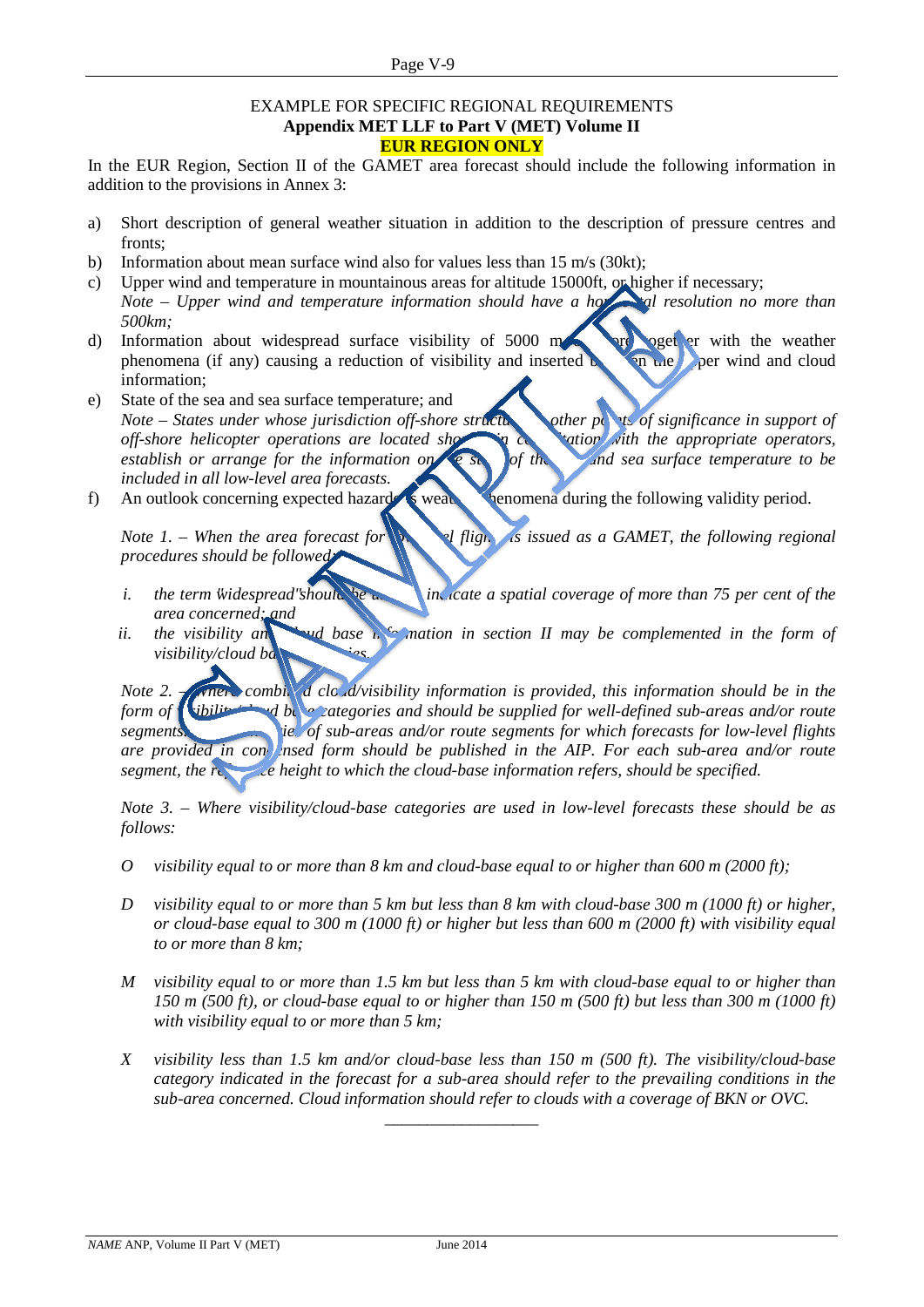#### **(NAME) ANP, VOLUME II**

#### **PART VI - SEARCH AND RESCUE (SAR)**

#### **1. INTRODUCTION**

1.1 This part of the *(NAME)* ANP, Volume II, complements the provisions in ICAO SARPs and PANS related to search and rescue (SAR). It contains dynamic plan elements related to the assignment of responsibilities to States for the provision of SAR facilities and services within a specified area in accordance with Article 28 of the *Convention on International Civil Aviation* (Doc 7300); and mandatory requirements related to the SAR facilities and services to be implemented by States in accordance with regional air navigation agreements. Such agreement indicates a commitment on the part of the State(s) concerned to implement the requirement(s) specified.

#### **2. GENERAL REGIONAL REQUIREMENTS**

2.1 The Rescue Coordination Centres (RCCs) and Rescue Sub-Centres (RSCs) for the (*NAME*) Region(s) are listed in **Table SAR II-1** and depicted in **Chart SAR II-1**.

2.2 In cases where the minimum SAR facilities are temporarily unavailable, alternative suitable means should be made available.

2.3 In cases where a SAR alert is proximate to a search and rescue region (SRR) boundary (e.g. 50 NM or less), or it is unclear if the alert corresponds to a position entirely contained within an SRR, the adjacent RCC or RSC should be notified of the alert immediately.

#### **3. SPECIFIC REGIONAL REQUIREMENTS**

3.1. *The details of the facilities and/or services to be provided to fulfil the basic requirements of the plan could be found in this part. Such agreement indicates a commitment on the part of the State(s) concerned to implement the requirement(s) specified. [if required]*

\_\_\_\_\_\_\_\_\_\_\_\_\_\_\_\_\_\_\_\_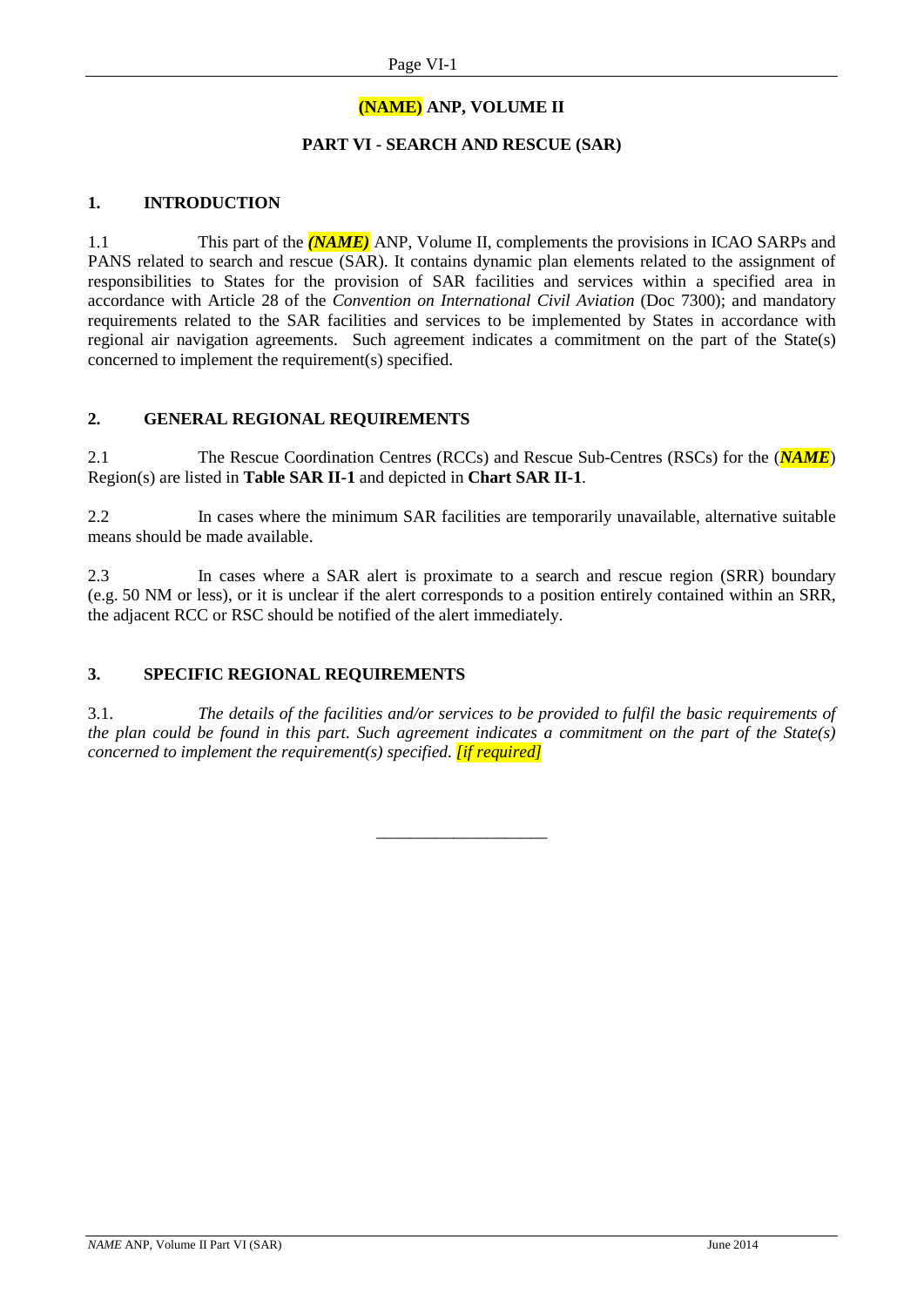# **TABLE SAR II-1 - SEARCH AND RESCUE FACILITIES IN THE** *(NAME)* **REGION(S)**

#### **EXPLANATION OF THE TABLE**

#### *Column*

- 1 State
- 2 Name of the Rescue Coordination Centre (RCC) and Rescue Sub-centre (RSC).
- 3 SAR points of contact (SPOC). Name of the SPOC.
- 4 Remarks. Supplementary information such as the type of RCC (e.g. maritime or aviation or joint).

| <b>State</b>   | Name of and RCC/RSC     | <b>SPOC</b> | <b>Remarks</b> |
|----------------|-------------------------|-------------|----------------|
|                |                         |             |                |
| <b>AMSWELL</b> | NIBORD RCC<br>XXXXX RSC | Nibord RCC  |                |
|                |                         |             |                |

\_\_\_\_\_\_\_\_\_\_\_\_\_\_\_\_\_\_\_\_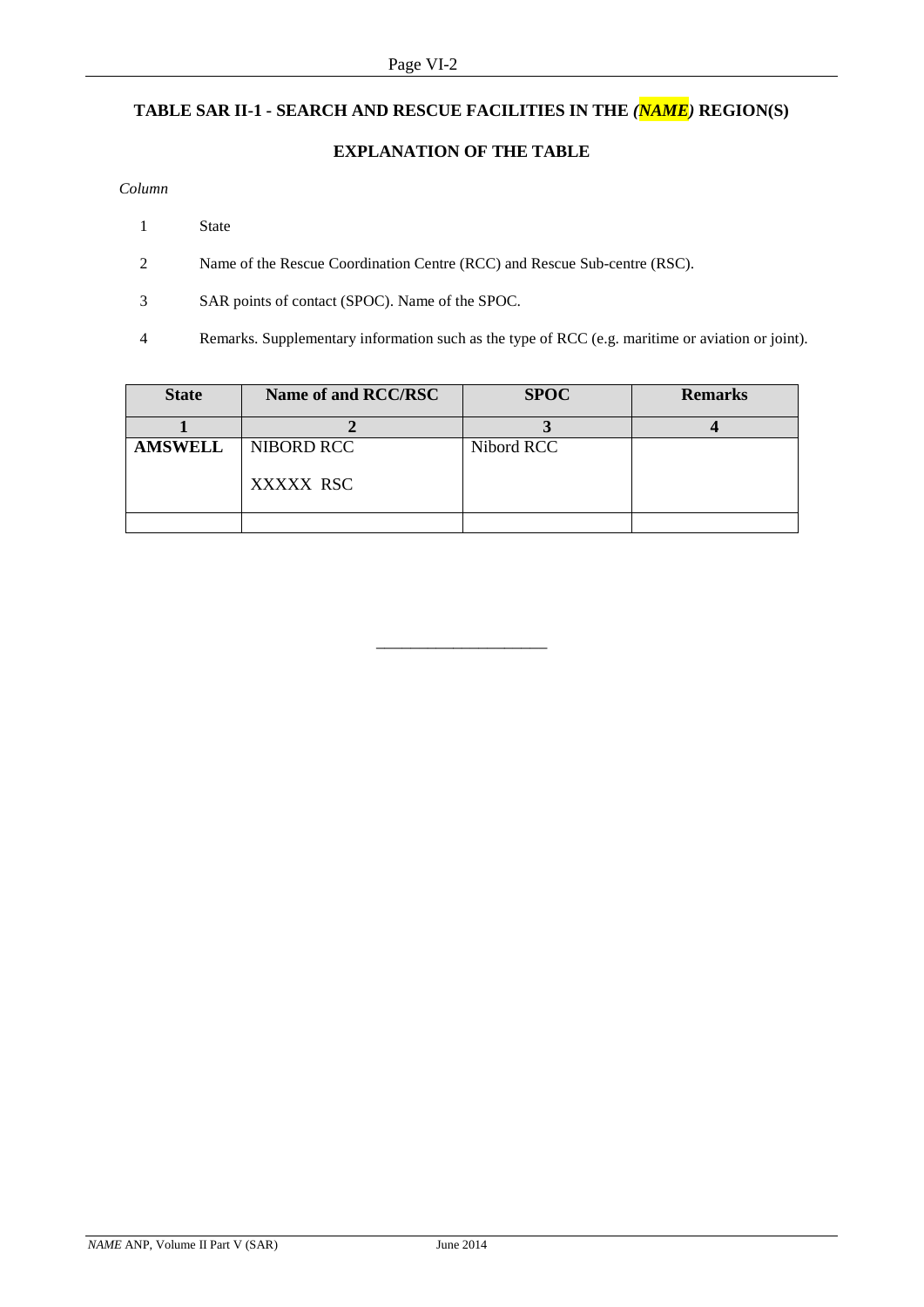# **(NAME) ANP, VOLUME II**

### **PART VII - AERONAUTICAL INFORMATION MANAGEMENT (AIM)**

#### **1. INTRODUCTION**

1.1 This part of the *(NAME)* ANP, Volume II, complements the provisions in ICAO SARPs and PANS related to AIS/AIM and aeronautical charts (MAP). It contains dynamic plan elements related to the assignment of responsibilities to States for the provision of AIS/AIM facilities and services within a specified area in accordance with Article 28 of the *Convention on International Civil Aviation* (Doc 7300); and mandatory requirements related to the AIS/AIM facilities and services to be implemented by States in accordance with regional air navigation agreements. Such agreement indicates a commitment on the part of the State(s) concerned to implement the requirement(s) specified.

#### **2. GENERAL REGIONAL REQUIREMENTS**

2.1 The responsibility for the provision of AIS/AIM facilities and services in the *(NAME)* Region(s), is reflected in the *(NAME)* **Table AIM II-1,** which shows the list of designated international NOTAM Office (NOF), designated State for AIP production, designated State for aeronautical charts (MAP) production, designated State for the provision of the authoritative Integrated Aeronautical Information Database (IAID) and designated State for the provision of the pre-flight information services.

2.2 States should designate and implement an authoritative Integrated Aeronautical Information Database (IAID) where data sets are integrated and used to produce current and future AIS/AIM products and services, which is a fundamental step in the transition to AIM. The designation of authoritative databases should be clearly stated in the Aeronautical Information Package AIP.

2.3 The national plans for the transition from AIS to AIM identifying clearly the timelines for the implementation of the different elements of the ICAO Roadmap for the transition from AIS to AIM should be submitted by States to the ICAO *(NAME)* Regional Office(s). States should also inform the ICAO *(NAME)* Regional Office(s) of any update.

2.4 States should take necessary measures to ensure that aeronautical information and data they provide meet the regulatory Aeronautical Data quality requirements.

2.5 The Quality Management System (QMS) in AIS/AIM should define procedures to meet the safety and security objectives associated with the management of aeronautical data and information.

2.6 Recognizing the need to maintain or enhance existing safety levels of operations, States should ensure that any change to the existing systems or the introduction of new systems used for processing aeronautical data and/or information are preceded by a safety assessment.

2.7 Technical services responsible for origination of the raw aeronautical information should be acquainted with the requirements for promulgation and advance notification of changes that are operationally significant as established in Annexes 11 and 14 and other relevant ICAO documentation. They should take due account of the time needed by AIS/AIM for the preparation, production and issue of the relevant material, including the compliance with the AIRAC procedures.

2.8 AIS/AIM personnel should be involved in the air navigation planning processes. This should ensure the timely preparation of appropriate AIS documentation and that the effective dates for changes to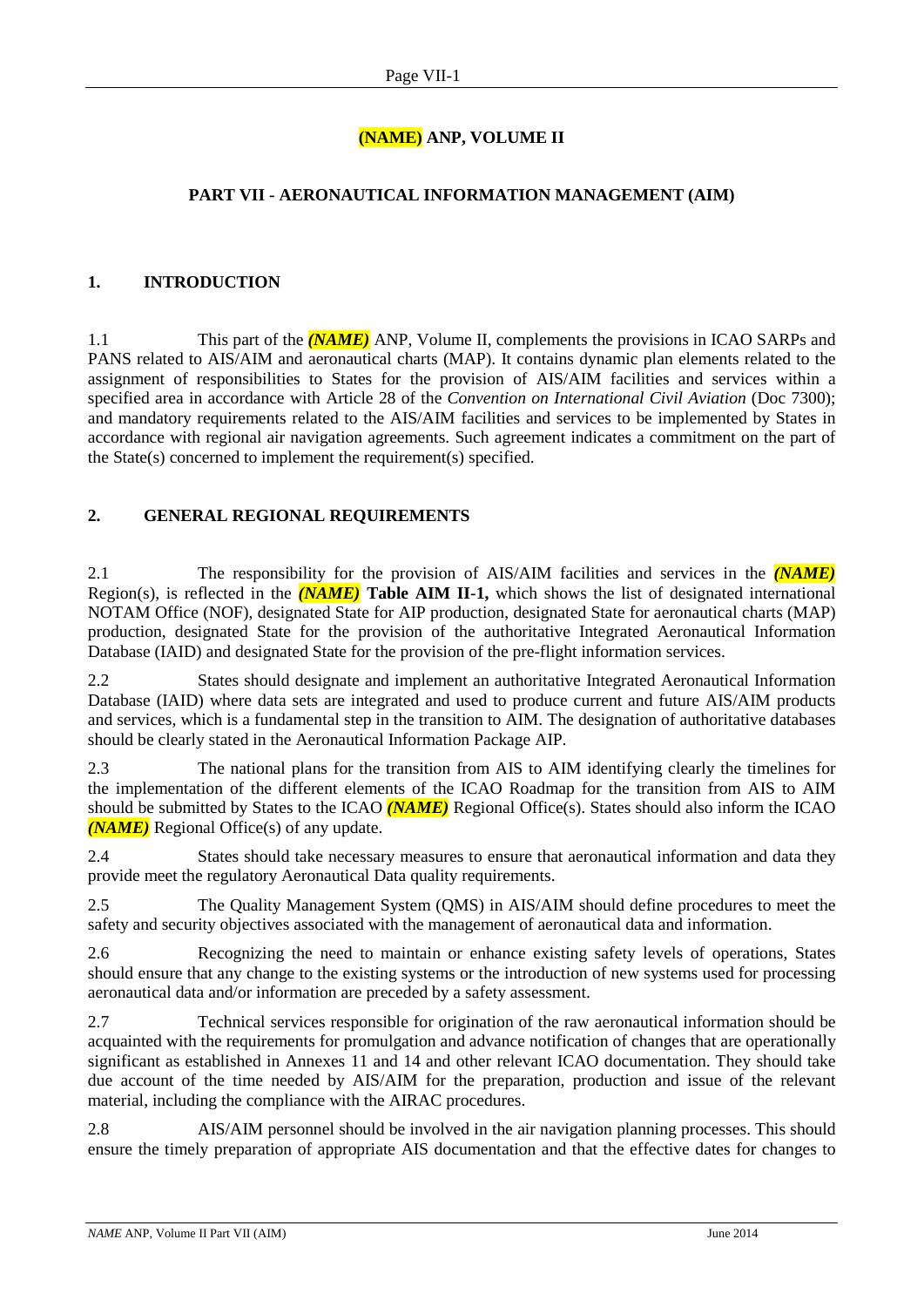the air navigation system and procedures are satisfied.

2.9 States should produce relevant aeronautical charts required for civil air operations employing visual air navigation independently or in support of other forms of air navigation. The production responsibility for sheets of the World Aeronautical Chart (WAC) — ICAO 1: 1 000 000 or Aeronautical Chart — ICAO 1: 500 000 (*as an alternative to the World Aeronautical Chart — ICAO 1:1 000 000)* is set out in **Table AIM II-2**.

\_\_\_\_\_\_\_\_\_\_\_\_\_\_

#### **3. SPECIFIC REGIONAL REQUIREMENTS**

*3.1 TBD (e.g. EAD for Europe, AIS/AIM Certification for EUR and MID, etc.)*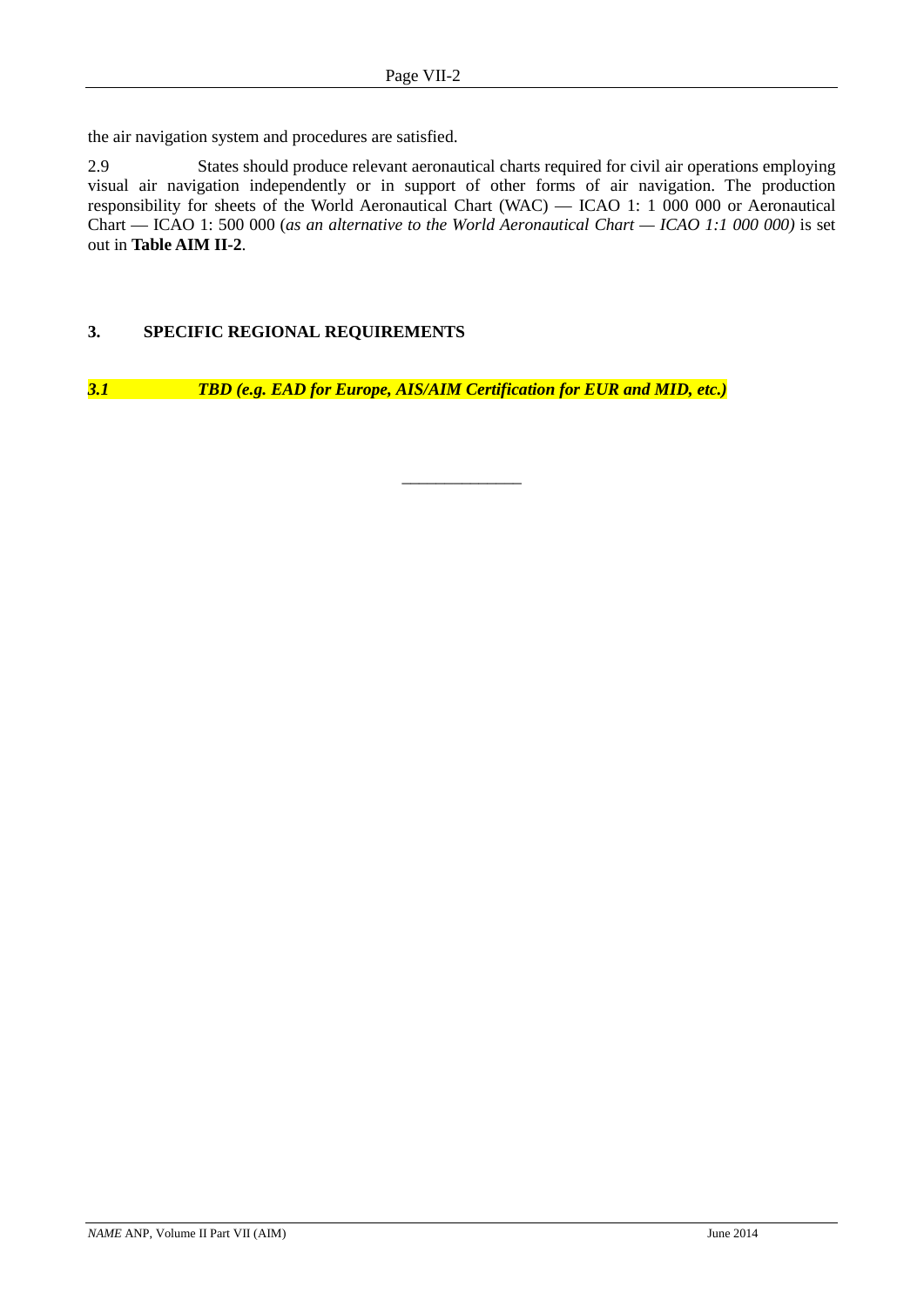#### **TABLE AIM II-1 - RESPONSIBILITY FOR THE PROVISION OF AIS/AIM FACILITIES AND SERVICES**

#### **EXPLANATION OF THE TABLE**

#### *Column:*

- 1 Name of the State or territory
- 2 Designated international NOTAM Office (NOF)
- 3 Designated State for AIP production
- 4 Designated State for aeronautical charts (MAP) production
- 5 Designated State for the provision of the authoritative Integrated Aeronautical Information Database (IAID)
- 6 Designated State for the provision of pre-flight information services
- 7 Remarks *—* additional information, as appropriate.

| <b>State</b> | <b>NOF</b> | <b>AIP</b> | <b>MAP</b> | <b>IAID</b> | <b>Pre-flight</b><br>briefing | <b>Remarks</b> |
|--------------|------------|------------|------------|-------------|-------------------------------|----------------|
|              |            |            |            |             |                               |                |
|              |            |            |            |             |                               |                |
|              |            |            |            |             |                               |                |

 $\_$